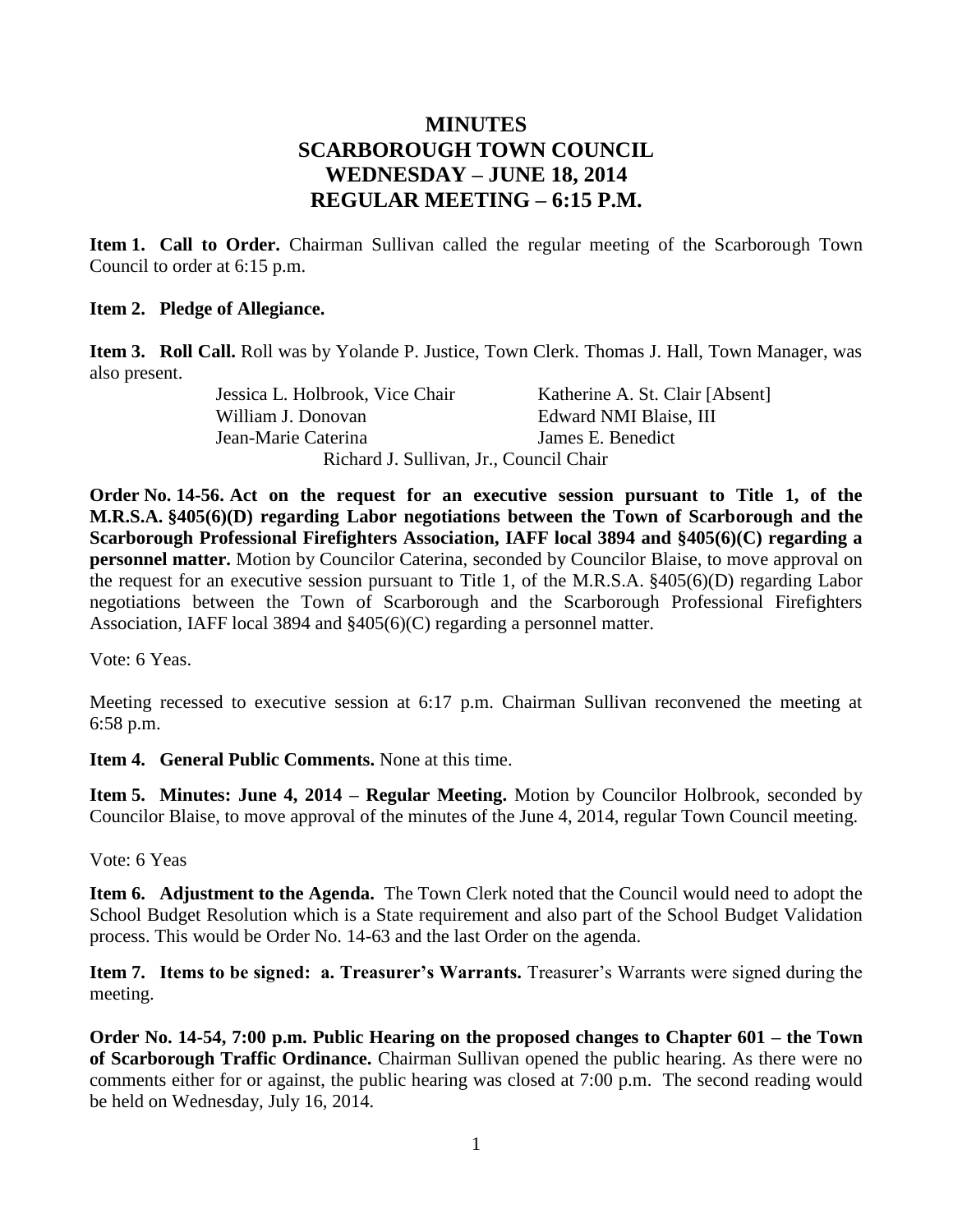### **OLD BUSINESS:**

**Order No. 14-55. Second reading to approve the expenditure, in an amount not to exceed, \$2,000,000 from the Land Acquisition Reserve Fund for the purpose of purchasing the so called Benjamin Farm, located more specifically identified by the Scarborough Tax Assessors Maps – Map 95/Lots 5A, 6 & 10, as recommended by the Parks and Conservation Land Board, and authorize the Town Manager, to execute any and all documents as are necessary to protect the Town's interest.** The following individuals spoke on this item:

- Melissa Anson of Haystack Circle encouraged the Town Council to support this recommendation and she noted that others in her neighborhood would also like to see this land preserved. We need to carefully select the land for preserving, for our future.
- Suzanne Foley-Ferguson of 311 Black Point Road and Chair of the Parks and Land Board gave a brief history of the voter approved money for purchase of land for conservation. The Board supports this recommendation and urged the Council to approve this order.
- Dan Brazeau of 6 Indian Rock Road, and a recent resident of Scarborough, stated that he and his family chose to live here due to the open space and the preservation of large tracks of land that had been preserved and urged the Council to approve this recommendation.
- David Beneman of Spurwink Road spoke in support of the purchase of the Benjamin Farm and urged the Town Council to support the \$2,000,000 million – fund it locally so that we can hold on to the vision of our own future.
- Eric Knott of 19 Williamsburg Lane spoke in support of the purchase of the Benjamin Farm and asked that the Town Council fund it in full.

Motion by Councilor Holbrook, seconded by Councilor Blaise, to move approval of the second reading to approve the expenditure, in an amount not to exceed, \$2,000,000 from the Land Acquisition Reserve Fund for the purpose of purchasing the so called Benjamin Farm, located more specifically identified by the Scarborough Tax Assessors Maps –Map 95/Lots 5A, 6 & 10, as recommended by the Parks and Conservation Land Board, and authorize the Town Manager, to execute any and all documents as are necessary to protect the Town's interest.

Motion by Councilor Holbrook, seconded by Councilor Caterina, to move approval to amend the main motion to replace the main motion with the following: To approve the expenditure, in an amount not to exceed \$2,000,000 from the Land Acquisition Reserve Fund for the purpose of purchasing the socalled Benjamin Farm, located and more specifically identified by the Scarborough Tax Assessor's Maps as Map 95 / Lots 5A, 6 & 10, as recommended by the Parks and Conservation Land Board, and to authorize the Town Manager to negotiate, execute, accept and deliver any and all documents, including but not limited to deeds, covenant declarations, conservation agreements, easements, and/or such other instruments as the Manager and/or the Council deem necessary to protect, preserve, and secure the Town's interests including the rights of the public to use the conserved property in perpetuity in a manner consistent with the Town's Comprehensive Plan and the goals of the Land Acquisition Reserve Fund. The Town's expenditure shall be reduced, offset, and/or reimbursed to the extent that the Scarborough Land Conservation Trust (the "Trust") shall procure funds in excess of the Trust's fundraising goal for the projects, which are or may be applied to the purchase and/or conservation of Benjamin Farm, or to the replenishment of the Land Acquisition Reserve Fund, and the Council shall actively encourage ongoing Scarborough Land Trust efforts in fundraising, grant procurement and/or donations in support thereof both prior to and following the conservation of Benjamin Farm.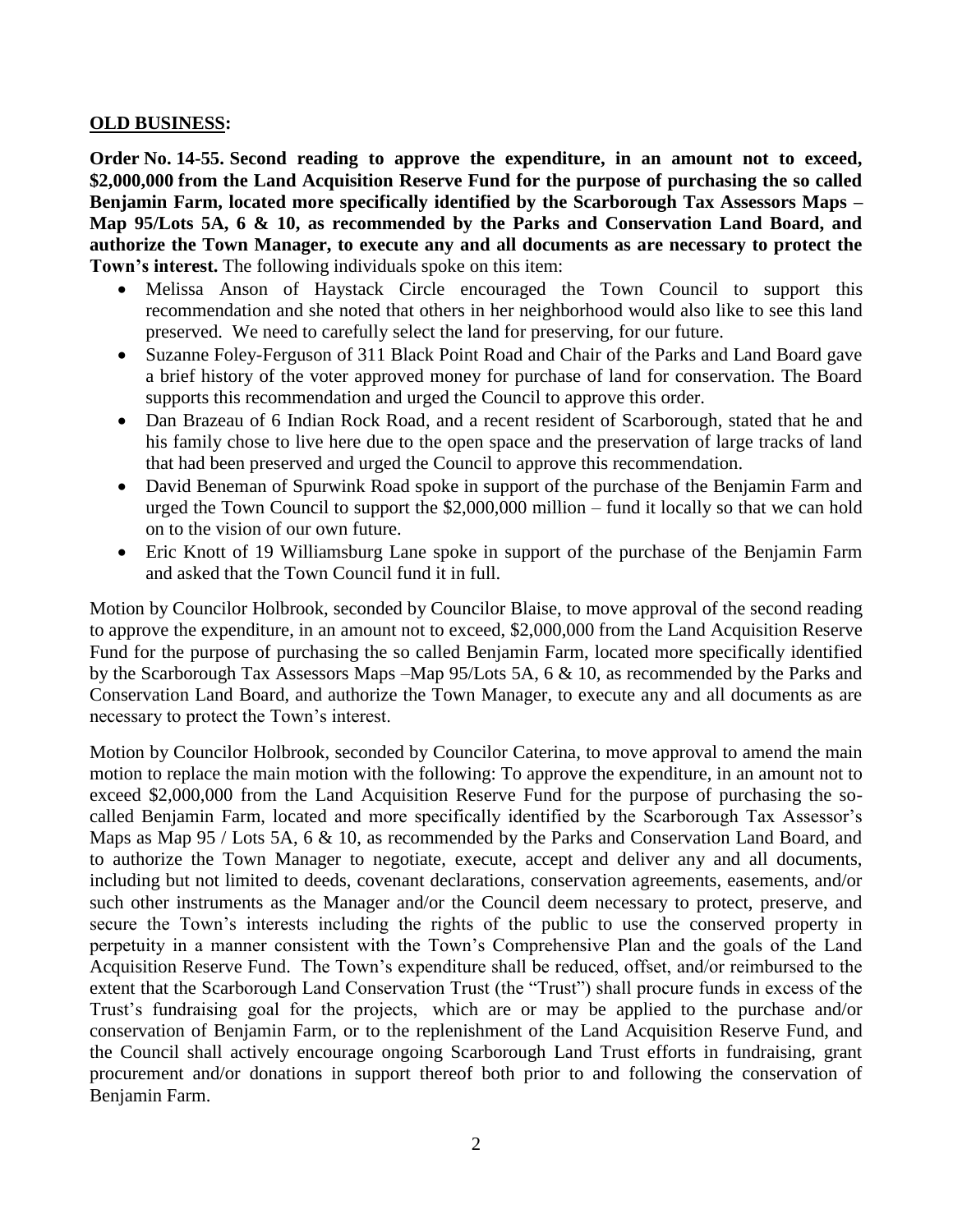Thomas J. Hall, Town Manager, gave a brief overview on this order and the proposed amendment.

Vote on amendment: 6 Yeas.

Main motion at amended:

Move approval to amend the main motion to replace the main motion with the following: To approve the expenditure, in an amount not to exceed \$2,000,000 from the Land Acquisition Reserve Fund for the purpose of purchasing the so-called Benjamin Farm, located and more specifically identified by the Scarborough Tax Assessor's Maps as Map 95 / Lots 5A, 6 & 10, as recommended by the Parks and Conservation Land Board, and to authorize the Town Manager to negotiate, execute, accept and deliver any and all documents, including but not limited to deeds, covenant declarations, conservation agreements, easements, and/or such other instruments as the Manager and/or the Council deem necessary to protect, preserve, and secure the Town's interests including the rights of the public to use the conserved property in perpetuity in a manner consistent with the Town's Comprehensive Plan and the goals of the Land Acquisition Reserve Fund. The Town's expenditure shall be reduced, offset, and/or reimbursed to the extent that the Scarborough Land Conservation Trust (the "Trust") shall procure funds in excess of the Trust's fundraising goal for the projects, which are or may be applied to the purchase and/or conservation of Benjamin Farm, or to the replenishment of the Land Acquisition Reserve Fund, and the Council shall actively encourage ongoing Scarborough Land Trust efforts in fundraising, grant procurement and/or donations in support thereof both prior to and following the conservation of Benjamin Farm.

Vote: 6 Yeas.

Chairman Sullivan called for a brief recess at 7:29 p.m. The meeting reconvened at 7:32 p.m.

### **NEW BUSINESS:**

**Order No. 14-57. First reading and refer to the Planning Board the proposed amendments to the Town of Scarborough Official Zoning Map to designate the RH, RH2 and RF Districts in the vicinity of the Holmes Road and Gorham Road.** Dan Bacon, Town Planner, gave a brief overview on the proposed amendments to this order as well to the next two Orders [14-58 and 14-59]and responded to questions from the Town Council.

Motion by Councilor Holbrook, seconded by Councilor Blaise, to move approval of the first reading and refer to the Planning Board the proposed amendments to the Town of Scarborough Official Zoning Map to designate the RH, RH2 and RF Districts in the vicinity of the Holmes Road and Gorham Road and schedule the public hearing following the filing of the Planning Board recommendations, as follows: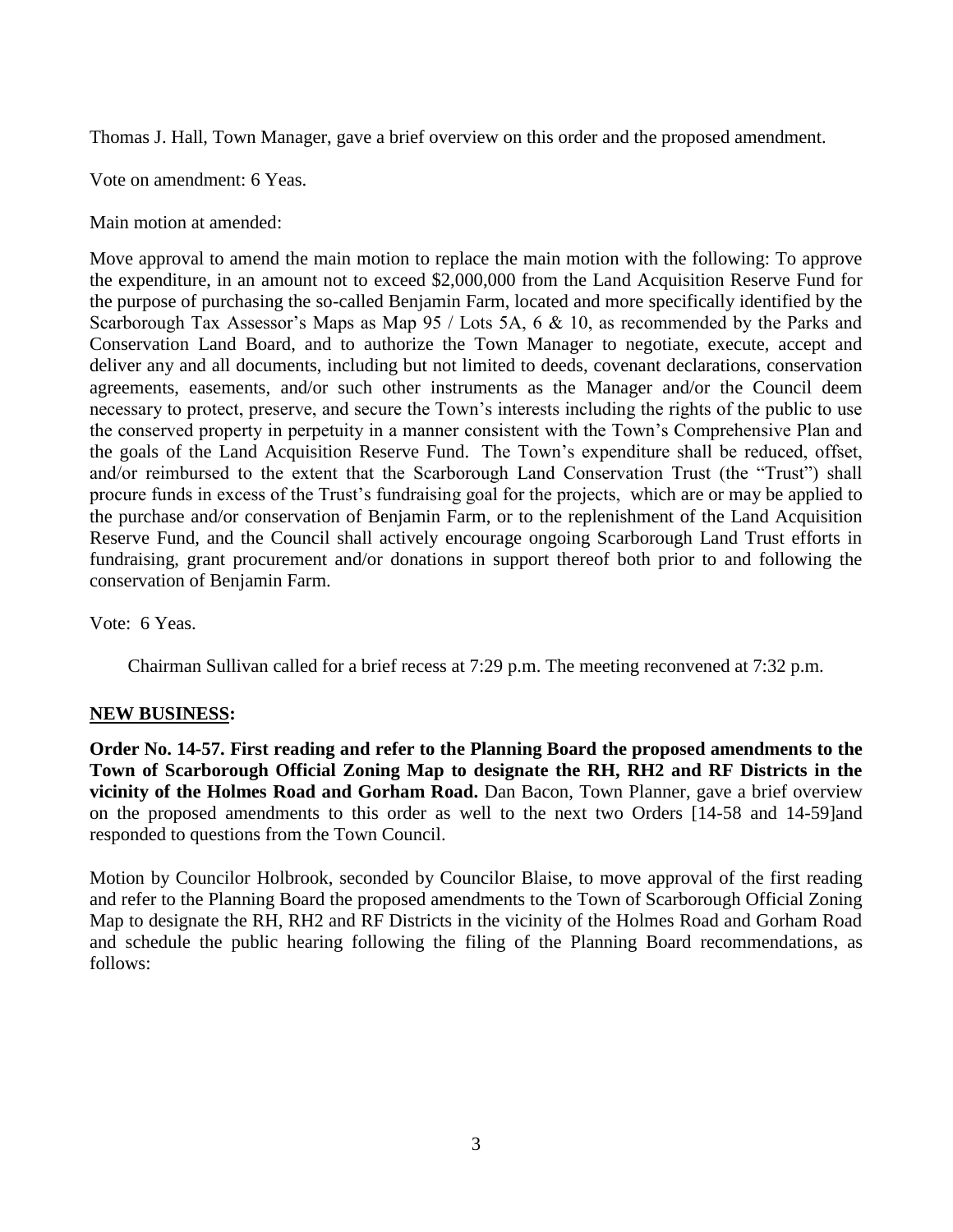

# Proposed Amendments to the Zoning Ordinance Updating the Running Hill Districts (RH and RH2) and Conservation Subdivision Design Standards to Implement the Comprehensive Plan Recommendations for the Gorham Rd Area

BE IT HEREBY ORDAINED by the Town Council of the Town of Scarborough, Maine, in Town Council assembled, that the following amendment to the Zoning Ordinance of the Town of Scarborough, Maine, be and hereby are adopted:

1. SECTION XX.A. RUNNING HILL MIXED USE DISTRICT shall be amended as follows (additions are underlined and deletions are struck through):

Section XXA. RUNNING HILL - GORHAM ROAD MIXED USE DISTRICT, RH

# **A. PURPOSE**

To provide for and encourage the Running Hill Road and Gorham Road area west of the Maine Turnpike to develop as a high-quality, well-planned mixed use center. This district is intended to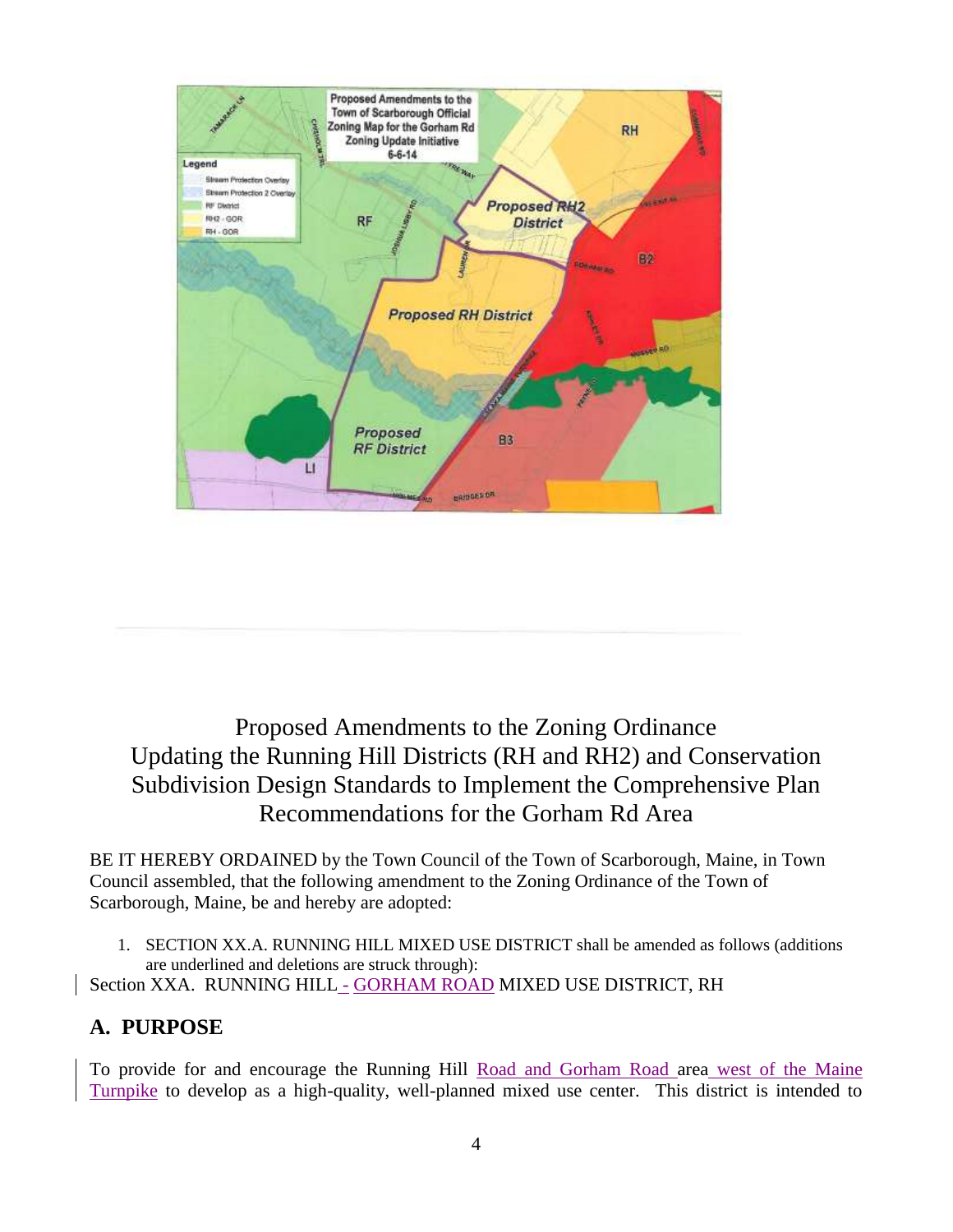accommodate a mix of office, service, financial, research, small retail, recreational, and residential uses in an environment conducive to both pedestrians and motorists. Development is intended to be compact and interconnected with common spaces, enabling walk-ability, human activity and vibrancy as well as convenient and orderly vehicular access and circulation. Master planning for larger parcels will enable flexibility, creativity, open spaces, and an overall character for the development. The Running Hill -Gorham Road Mixed Use District (RH) shall be considered a business district whenever this Ordinance distinguishes between types of districts.

## **B. DEVELOPMENT DESIGN AND REVIEW PROCEDURES**

Depending on the acreage, scale and site layout of a proposed project, a development/redevelopment project within this district may undergo a conventional review process involving Site Plan Review and/or Subdivision Review applying the quantitative standards of subsection E. or may be reviewed as a Planned Development applying the qualitative standards and design criteria of subsection I. of this district.

**1. Conventional Developments.** Projects that are proposing to develop or redevelop less than 5 acres of land, except for newly created lots addressed in 3. New Lots, may be reviewed as a conventional development or may be reviewed as a Planned Development, at the applicant's option.

**2. Planned Developments.** Projects that are proposing to develop or redevelop 5 acres or more of land, shall be reviewed as Planned Developments in accordance with the standards of subsection I. Qualitative Development Standards for Planned Development of this district and Section VIIE. Planned Development of this Ordinance.

**3. New Lots Parcels**. The division of a parcel that had five (5) acres or more of area as of July 16, 2008 into two or more lots as well as the subsequent development of the new lots regardless of their size shall be reviewed as a Planned Development in accordance with the standards of subsection I. Qualitative Development Standards for Planned Development of this district and Section VIIE. Planned Development of this OrdinanceAny parcel created after July 16, 2008 by dividing a larger parcel must be at least 5 acres in area and must be developed as a Planned Development.

# **C. PERMITTED USES, CONVENTIONAL AND PLANNED DEVELOPMENTS**

## **RESIDENTIAL USES**

**The following residential uses are permitted in both conventional and planned developments:**

- **1.** Multifamily dwellings
- **2.** Multiplex dwellings
- **3.** Townhouses
- **4.** Senior housing
- **5.** Single-family dwellings existing as of September 1, 2008
- **6.** Accessory units subject to the performance standards of Section IX.J

## **MIXED USES:**

### **The following mixed uses are permitted in both conventional and planned developments:**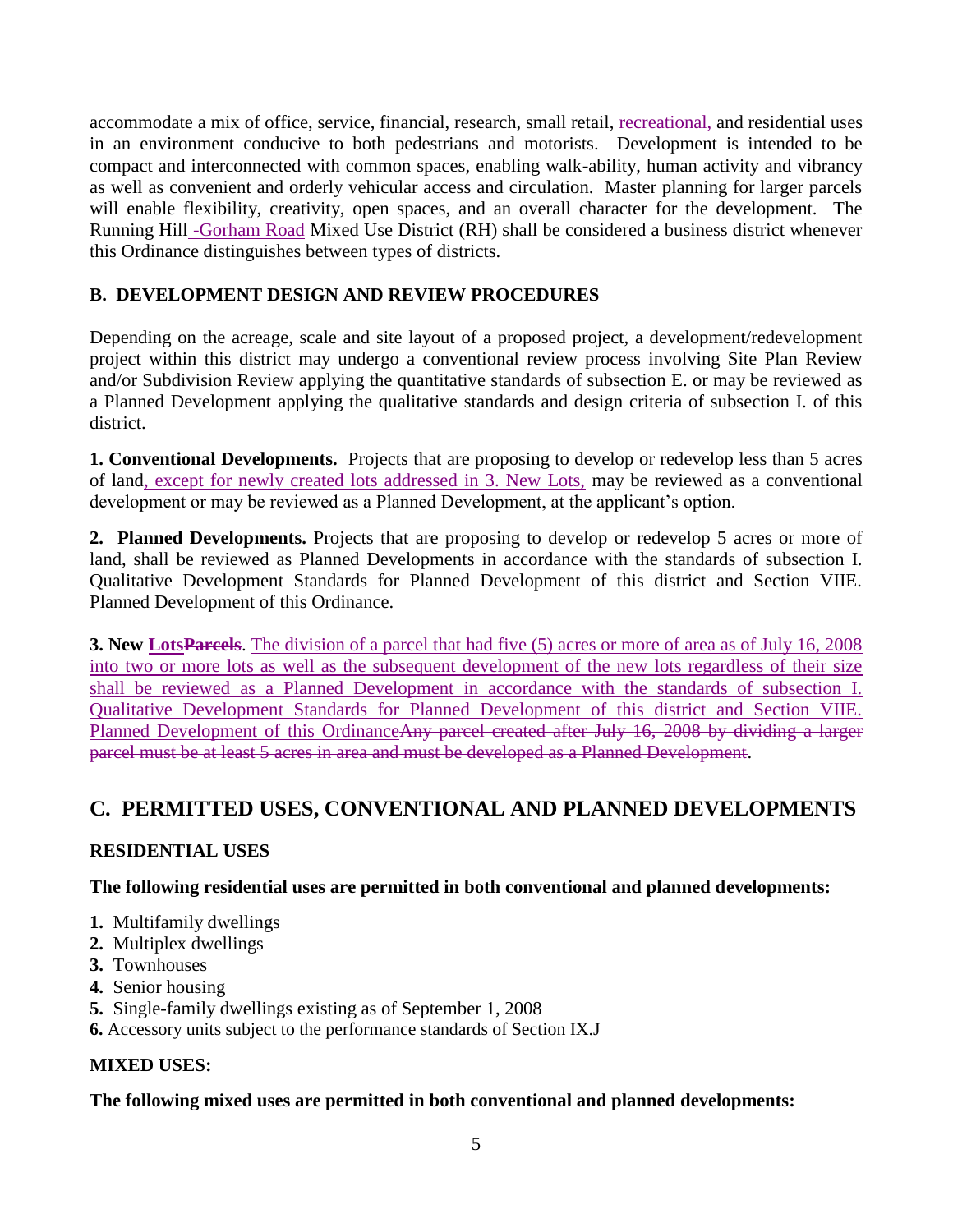**7.** Dwelling units in a mixed use building. Permitted residential uses mixed with special exception uses requires special exception approval by the Zoning Board of Appeals under Section IV.(I) of this **Ordinance** 

**8.** Live/Work Units

**9.** Retail sales and services establishments with less than 5,000 square feet of retail floor area per unit of occupancy, excluding car washes, gasoline filling stations and outdoor sales and services, if located in a mixed use building that includes other non-residential uses and/or residential uses

**10.** Restaurants with no drive-through service if located in a mixed use building that includes other non-residential uses and/or residential uses

**11.** Personal services if located in a mixed use building that includes other non-residential uses and/or residential uses

### **NON-RESIDENTIAL USES:**

### **The following non-residential uses are permitted in both conventional and planned developments:**

**12.** Professional offices

**13.** Business services and business offices

**14.** Financial, insurance and real estate offices

**15.** High technology facilities, subject to the performance standards of Section IX(M) of this **Ordinance** 

- **16.** Health clubs
- **17.** Non-municipal government offices

**18.** Non-residential institutional uses, including educational, religious, philanthropic, fraternal, or social institutions

- **19.** Funeral homes
- **20.** Place of worship

**21.** Group day care homes, day care facilities, and nursery schools

**22.** Accessory uses (excluding outdoor storage) including accessory agricultural activities subject to the performance standards of Section IX.P. [Amended 05/05/10]

**23.** Family day care homes, subject to the standards and conditions of Section IV(I)(6), except that Board of Appeals review is not required

- **24.** Municipal buildings and uses
- **25.** Elementary and secondary schools
- **26.** Libraries and museums

**27.** General purpose farming existing as of September 1, 2008 including the retail sales of farm produce located on the same premises and kennels, but exclusive of abattoirs and piggeries

**28.** Golf courses

**29.** Nursing homes

**30.** Boarding care facilities for the elderly

## **D. SPECIAL EXCEPTIONS**

### **The following uses are allowed as special exceptions in both conventional and planned developments:**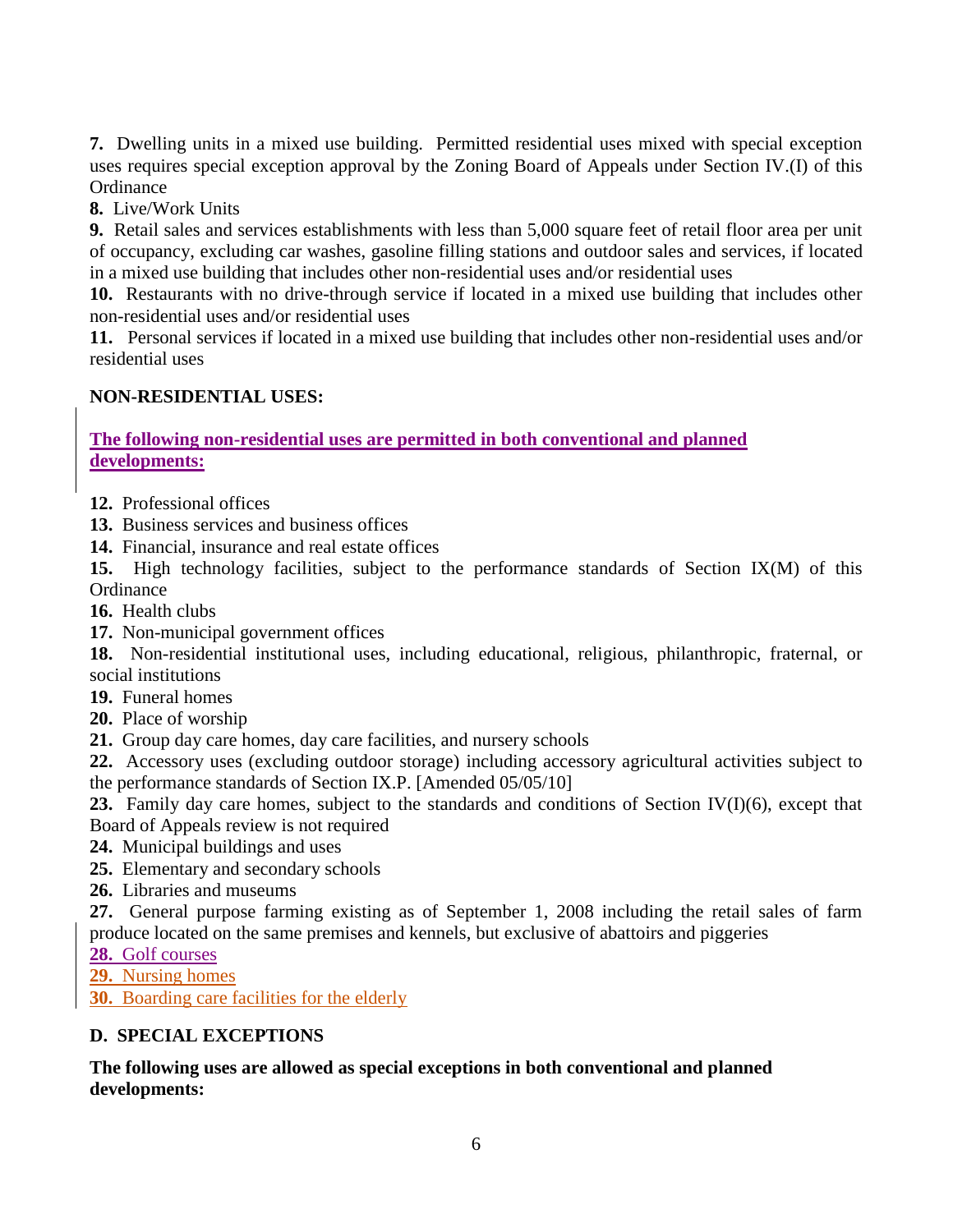- **1.** Adjunct Uses, Place of Worship
- **2.** Public utility facilities

 $\mathbf{I}$ 

**3.** Residential and long-term care facilities for the ill, aged or disabled with no more than 20,000 square feet of floor area per unit of occupancy. If the facility includes dwelling units, then the regulations governing the particular type of dwelling shall apply

**4.** Telecommunication facility

# **E. SPACE AND BULK REGULATIONS**

**The following space and bulk regulations are applicable to conventional developments:**

| <b>Housing &amp; Use Type</b> | <b>Lot Area</b>        | Lot Frontage (ft.)         | <b>Minimum Lot</b> |
|-------------------------------|------------------------|----------------------------|--------------------|
|                               | (square ft.)           |                            | Width (ft.)        |
| Multi-family                  | 10,000 with public     | 200 for lots abutting      | 50                 |
| dwellings; multiplex;         | sewer                  | Running Hill Road or       |                    |
| townhouses; senior            | 40,000 with on-site    | Gorham Road;               |                    |
| housing                       | sewage disposal        | 50 for lots not            |                    |
|                               |                        | abutting any other         |                    |
|                               |                        | street Running Hill        |                    |
|                               |                        | Road                       |                    |
| Non-Residential and           | $10,000$ with public   | 200 for lots abutting      | 50                 |
| <b>Mixed Uses</b>             | sewer                  | Running Hill Road or       |                    |
|                               | 40,000 with on-site    | Gorham Road;               |                    |
|                               | sewage disposal        | 50 for lots <del>not</del> |                    |
|                               |                        | abutting any other         |                    |
|                               |                        | street Running Hill        |                    |
|                               |                        | Road                       |                    |
| Single-family                 | The space and bulk     |                            |                    |
| dwellings existing as         | regulations of Section |                            |                    |
| of September 1, 2008          | XIV., the RF District  |                            |                    |
|                               | shall apply            |                            |                    |

**1. Minimum Lot Area and Dimensions**

**2. Yard Standards -** The following minimum front yard standards apply in conjunction with subsection G. of this district.

| <b>Abutting Streets</b>  | <b>Minimum Front</b>    | Side and Rear Yard (ft.) |
|--------------------------|-------------------------|--------------------------|
|                          | Yard (ft.)              |                          |
| <b>Running Hill Road</b> | 30 or the height of the | $15^{182}$               |
| and Gorham Road          | building fronting       |                          |
|                          | Running Hill Road or    |                          |
|                          | Gorham Road,            |                          |
|                          | whichever is greater    |                          |
| All other streets        | 10                      | $15^{182}$               |
| Single-family            | The space and bulk      |                          |
| dwellings existing as    | regulations of Section  |                          |
| of September 1, 2008     | XIV., the RF District   |                          |
|                          | shall apply             |                          |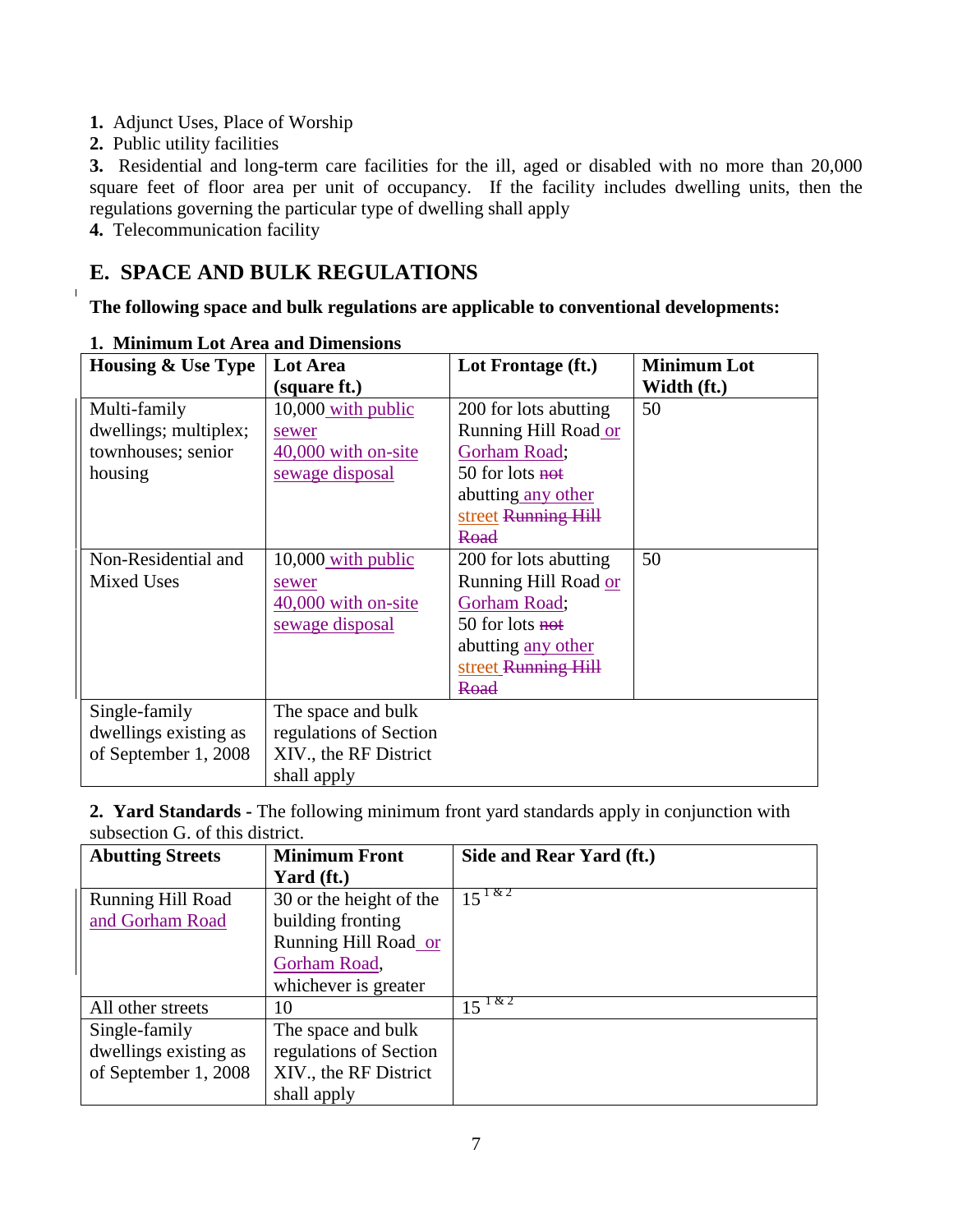<sup>1</sup>When multiple buildings and lots are within the same development the minimum side and rear yards may be reduced to 5 feet if the buildings meet the Fire Rating requirements for the lesser yard as per the NFPA 101 Life Safety Code and the Scarborough Fire Department approves the reduced yard. <sup>2</sup> When a site abuts a residential district the minimum yard <u>for a use other than a single-family dwelling</u> shall be 100ft. and the buffering requirements of Section VIII of this Ordinance shall apply.

**3. Maximum Building Coverage, and Lot Coverage, and Minimum and Maximum Building Height**

| Maximum percent of | Maximum percent     | Minimum building      | Maximum building |
|--------------------|---------------------|-----------------------|------------------|
| lot coverage by    | of lot coverage by  | height                | height           |
| buildings          | buildings and other |                       |                  |
|                    | impervious surfaces |                       |                  |
| 50%                | 85%                 | A building must be    | 45 feet          |
|                    |                     | either a minimum of 2 |                  |
|                    |                     | stories or 20 feet in |                  |
|                    |                     | height over at least  |                  |
|                    |                     | 50% of the building   |                  |
|                    |                     | footprint             |                  |

For single-family dwellings existing as of September 1, 2008, the space and bulk regulations of Section XIV., the RF District shall apply.

|  | The following space and bulk regulations are applicable to Planned Developments: |
|--|----------------------------------------------------------------------------------|
|  |                                                                                  |

| <b>Housing &amp; Use Type</b> | Lot Area     | Lot Frontage (ft.)       | Lot Width (ft.) |
|-------------------------------|--------------|--------------------------|-----------------|
|                               | (square ft.) |                          |                 |
| Multi-family                  | 10,000       | 200 for lots abutting    | 50              |
| dwellings; multiplex;         |              | Running Hill Road or     |                 |
| townhouses; senior            |              | Gorham Road;             |                 |
| housing                       |              | for lots not-abutting    |                 |
|                               |              | any other                |                 |
|                               |              | streetRunning Hill       |                 |
|                               |              | <b>Road</b> the Planning |                 |
|                               |              | Board shall determine    |                 |
|                               |              | the lot frontage under   |                 |
|                               |              | subsection I. of this    |                 |
|                               |              | district                 |                 |
| Non-Residential and           | 10,000       | 200 for lots abutting    | 50              |
| <b>Mixed Uses</b>             |              | on Running Hill Road     |                 |
|                               |              | or Gorham Road;          |                 |
|                               |              | for lots not-abutting    |                 |
|                               |              | any other                |                 |
|                               |              | streetRunning Hill       |                 |
|                               |              | <b>Road</b> the Planning |                 |
|                               |              | Board shall determine    |                 |
|                               |              | the lot frontage under   |                 |
|                               |              | subsection I. of this    |                 |
|                               |              | district                 |                 |

## **4. Minimum Lot Area and Dimensions**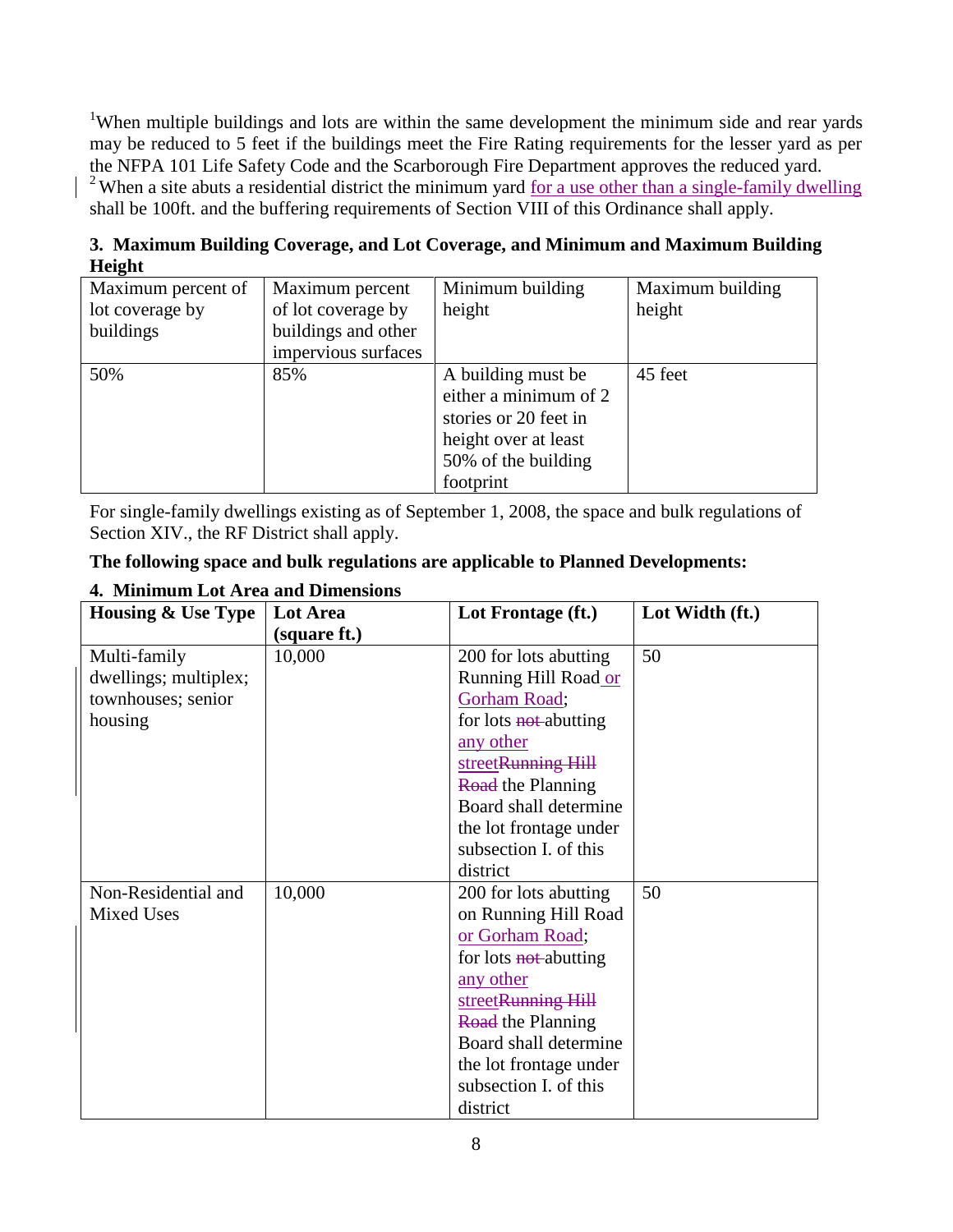**5. Yard Standards and Building Distance Requirements from Running Hill Road –** The following minimum front yard standards apply in conjunction with subsection I. of this district.

| <b>Abutting Streets</b>  | <b>Minimum Front Yard (ft.)</b>           | <b>Side and Rear Yard</b> |
|--------------------------|-------------------------------------------|---------------------------|
|                          |                                           | $(f_t)$                   |
| <b>Running Hill Road</b> | 30 or the height of the building fronting | $15^{182}$                |
| and Gorham Road -        | Running Hill Road or Gorham Road,         |                           |
| <b>Buildings</b>         | whichever is greater                      |                           |
| All other streets        |                                           | $15 \sqrt{16}$            |

### **6. Maximum Building Footprint, Building Coverage, and Lot Coverage, and Minimum and Maximum Building Height**

| Maximum percent of    | Maximum percent    | Minimum building      | Maximum building        |
|-----------------------|--------------------|-----------------------|-------------------------|
| lot coverage by       | of lot coverage by | height                | height                  |
| buildings             | buildings and      |                       |                         |
|                       | other impervious   |                       |                         |
|                       | surfaces           |                       |                         |
| Determined by the     | 85%                | Determined by the     | 60 feet if the building |
| Planning Board under  |                    | Planning Board under  | is approved by the      |
| subsection I. of this |                    | subsection I. of this | Planning Board under    |
| district              |                    | district              | subsection I. of this   |
|                       |                    |                       | district                |

## **F. RESIDENTIAL DENSITY REGULATIONS, APPLICABLE TO BOTH CONVENTIONAL AND PLANNED DEVELOPMENTS**

Within this zoning district the Residential Density Factors in Section VII C. A. of this Ordinance shall apply to multi-family, multiplex, townhouse, live/work, senior housing or dwelling units in a mixeduse building

**1. Maximum Base Residential Density –** The maximum base residential density is the maximum residential density permitted without utilizing additional density through the development transfer or affordable housing provisions

| Multi-family, multiplex, townhouse         | 5 dwelling units per acre of net lot area if served |  |
|--------------------------------------------|-----------------------------------------------------|--|
| dwellings, live/work units, senior housing | by public sewer or 1 dwelling unit per acre if      |  |
| and dwelling units located in a mix use    | served by on-site sewage disposal. The net lot      |  |
| building                                   | area is the gross area of a lot exclusive of those  |  |
|                                            | areas described in paragraphs 1, 2, 3, 5 and 6 of   |  |
|                                            | the definition of Net Residential Acreage in        |  |
|                                            | Section VI of this Ordinance                        |  |

**2. Additional Residential Density Thru Development Transfer** – A development that is served by the public sewer system may incorporate up to ten (10) additional dwelling units per acre of net lot area beyond the maximum base residential density by utilizing the development transfer provisions in accordance with Section VIID. of this Ordinance.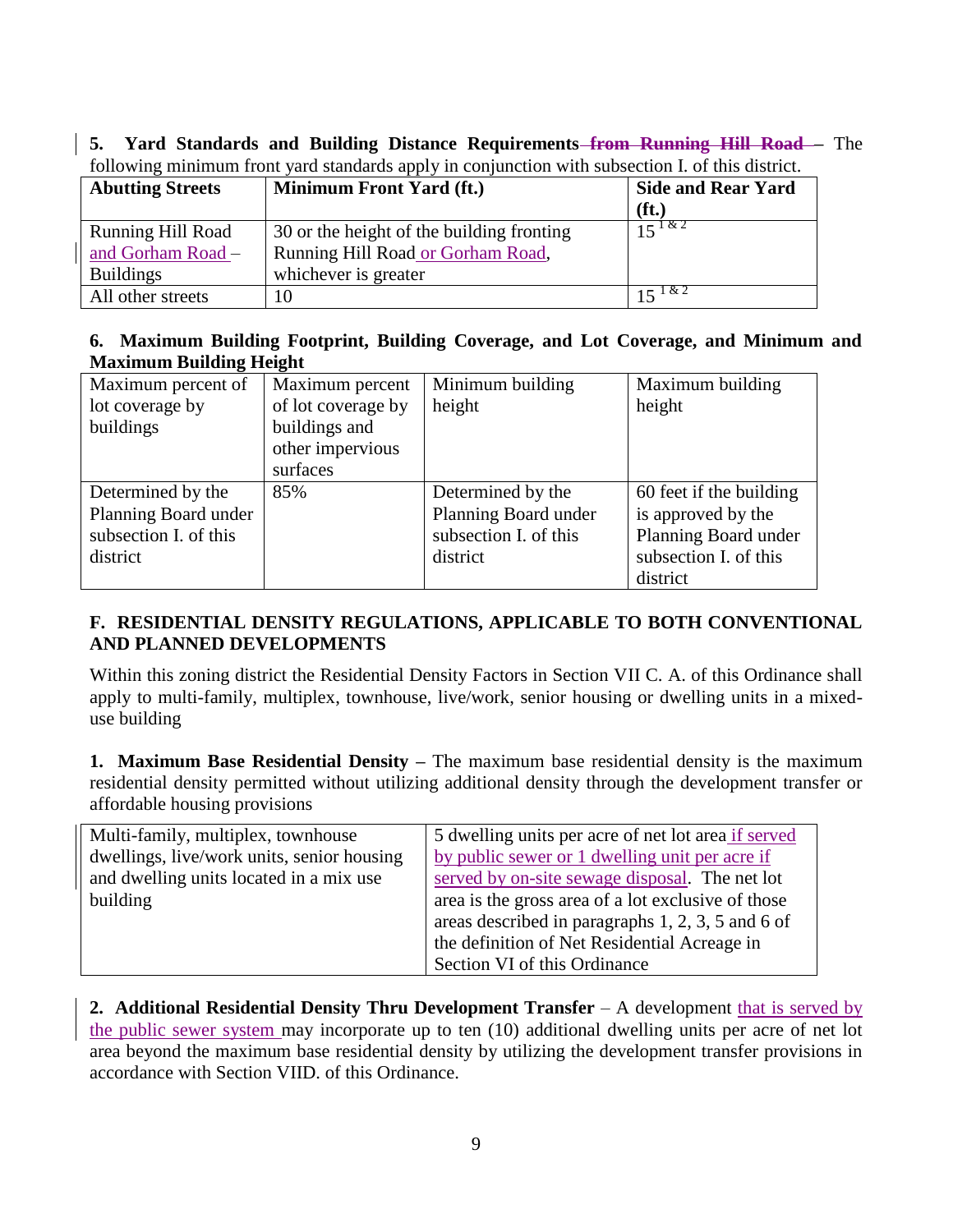**3. Additional Residential Density Thru Affordable Housing –** A development that is served by the public sewer system may incorporate up to ten (10) additional dwelling unit per acre of net lot area beyond the maximum base residential density provided at least 40% of the additional dwelling units (with fractional numbers of units rounded up to the nearest whole number) are designated as affordable housing.

**4. Additional Residential Density Thru an Affordable Housing In-Lieu Fee –** In lieu of developing affordable housing to utilize additional residential density under subsection F.3., a development that is served by the public sewer system may incorporate up to ten (10) additional dwelling unit per net residential acre beyond the maximum base residential density by utilizing the affordable housing in lieu fee provisions in accordance with Section VII.C. of this Ordinance.

The Planning Board may allow a development that is served by the public sewer system to utilize additional residential density through both the affordable housing and development transfer provisions but the combined additional residential density shall not exceed ten (10) dwelling units per acre of net lot area beyond the maximum base residential density. If subsections F.2., and F.3., and/or F.4. are both used, the additional dwelling units permitted under F.3. and/or F.4. shall not also be subject to the development transfer provisions under F.2.

# **G. BUILDING ORIENTATION, STREETSCAPE, ACCESS MANAGEMENT AND OFF-STREET PARKING STANDARDS, APPLICABLE TO CONVENTIONAL DEVELOPMENTS**

The design of a development site, and more specifically the orientation of buildings to Running Hill Road, and Gorham Road, the streetscape of Running Hill and Gorham Roads, access management as well as the location, layout and form of site parking, are fundamental to realizing the purpose of this district.

**1. Streetscape –** A landscaped buffer strip shall be established along the front property line of a lot where it abuts Running Hill Road or Gorham Road. The width of the landscaped buffer strip shall be a minimum of thirty (30) feet. Where trees exist within the buffer strip the Planning Board may require these trees to be saved to preserve this corridor. Where significant trees do not exist the buffer strip shall be landscaped in accordance with the Site Plan Review Ordinance, the Design Standards for Scarborough's Commercial Districts and any subsequent Running Hill Road or Gorham Road corridor landscaping plan. In addition to landscaping, the buffer strip may contain sidewalks or pedestrian trails, freestanding signage, and an access drive to the site.

**2. Building Orientation –** The location of buildings and their orientation to Running Hill and Gorham Roads is critical to establishing an-attractive gateways into the Town of Scarborough. Buildings fronting Running Hill and Gorham Roads shall be located relatively close to the street to exhibit a strong relationship with the street and shall be designed in coordination with the required landscape buffer strip. The height of buildings shall be proportional to their distance (or setback) from the Running Hill or Gorham Road right-of-way. The front line of buildings two-stories or thirty (30) feet in height may be sited as close as thirty (30) feet from the right-of-way, while taller buildings are required to be setback from these roads Running Hill Road in proportion to their height in order to correspond with the landscaped buffer strip and not shadow or visually dominant the Running Hill Road-road corridors.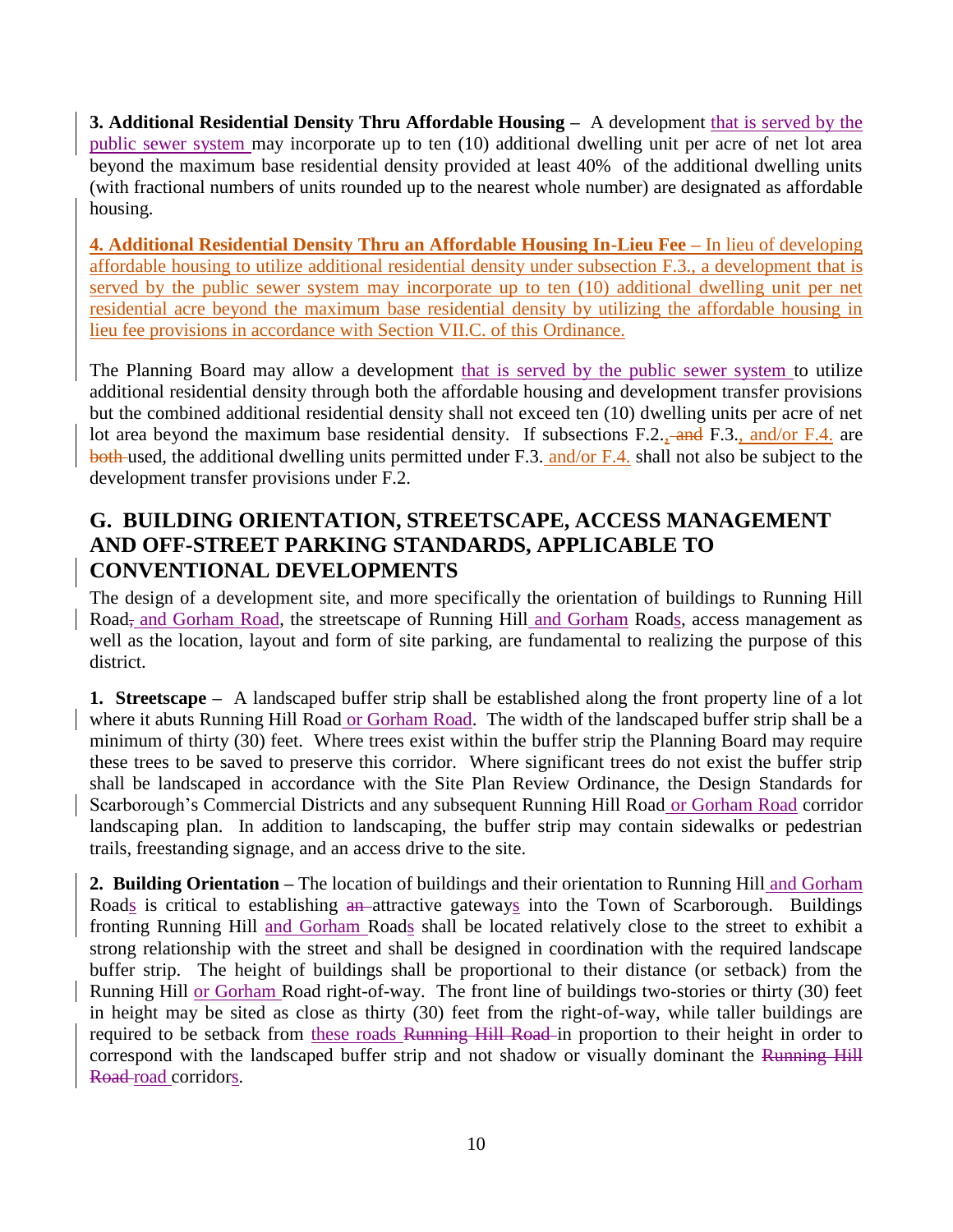**3. Access Management and Interconnections –** Access management is critical to preserving mobility in the Running Hill and Gorham Road corridors as well as to establish an-attractive gateways into the Town of Scarborough. Individual sites shall be limited to no more than one curb cut onto Running Hill Road. Where feasible, adjacent sites shall be interconnected through the use of internal driveways or streets and shall establish one common curb cut onto the road Running Hill Road in order to share an access point and reduce the number of curb cuts along the corridor. Site access shall also be designed in accordance with the Site Plan Review Ordinance.

**4. Off-Street Parking Location –**No off-street parking shall be located within the front yard of sites fronting Running Hill or Gorham Roads. The front yard shall be used to meet the streetscape requirements of subsection G.1. above and may also include sidewalks, other pedestrian amenities, street lighting, site access drives, and additional landscaping or buffering that exceeds the minimum requirements of subsection G.1. above.

Therefore on sites fronting Running Hill or Gorham Roads off-street parking shall be located to the side or rear of the building or may be incorporated into the building design as structured parking. Further, where parking lots and associated access drives are visible from these roads, Running Hill Road they shall be buffered in accordance with the Design Standards for Scarborough's Commercial Districts.

## **H. ADDITIONAL DEVELOPMENT STANDARDS APPLICABLE TO BOTH CONVENTIONAL AND PLANNED DEVELOPMENTS**

**1. Signs -** Signs shall be regulated in accordance with the requirements of Section XII of this Ordinance.

**2. Commercial Design Standards –** All development within the Running Hill -Gorham Road Mixed Use District must be consistent with the Design Standards for Scarborough's Commercial Districts.

**3. Pedestrian, Bicycle and Mass Transit Facilities –** All developments shall provide for pedestrian movement to and within the site in accordance with Section IV.E. of the Site Plan Review Ordinance and the Design Standards for Scarborough's Commercial Districts. Provisions must be incorporated into new developments for bicycle movement including appropriate facilities, such as bike racks and bike lanes, if the scale of the project makes these reasonable. Provisions must also be incorporated into new developments for mass transit use, such as bus stops and bus stop shelters, if the scale of the project makes these reasonable.

**4. Public Sewer Service –** All new development or redevelopment within a planned development this district shall be served by public sewer. All new, expanded, or redeveloped buildings that are part of a conventional development shall be served by the public sewer system unless all of the following are met in which case sewage disposal may be provided by an on-site sewage disposal system meeting the requirements of the Maine State Plumbing Code and the Town of Scarborough Plumbing Ordinance.

a. The design sewage flow of the use will be less than six hundred (600) gallons per day based on the Maine State Plumbing Code, and

b. Only domestic type sewage will flow to the on-site sewage disposal system. No process water shall go to the system, and

c. The project will be designed to be connected to a public sewer system in the adjacent street if such a sewer is ever extended, and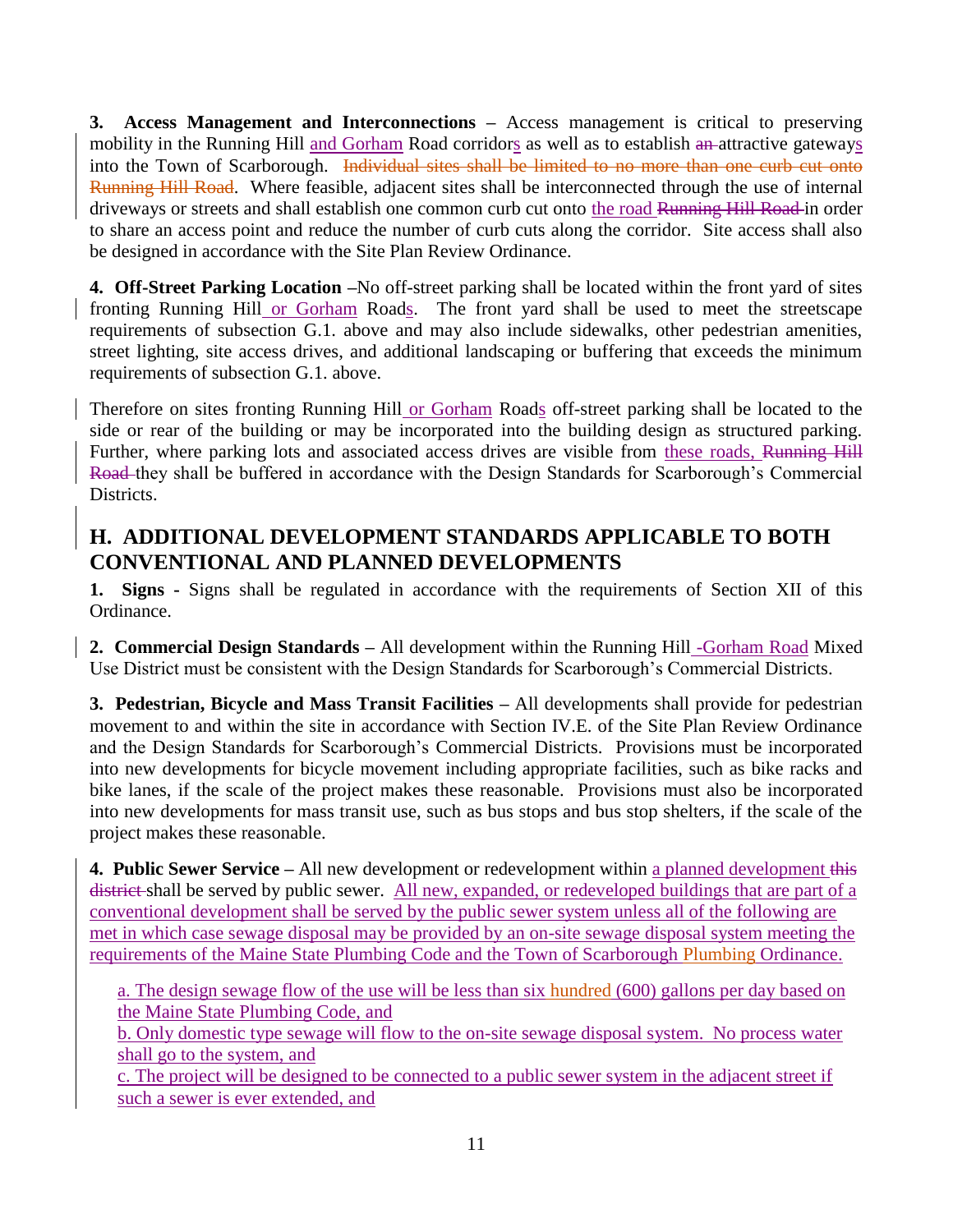d. The owner or developer agrees to connect to the public sewer system within twenty-four (24) months of service being provided in the adjacent street and this requirement is made a condition of approval of any site plan approval for the project.

Existing single-family dwellings served by on-site wastewater systems shall not be subject to this requirement until the single-family dwelling is changed, converted or redeveloped to a new use.

## **5. General Off-Street Parking Standards -**

**a.** Off-street parking shall be provided in accordance with the requirements of Section XI of this Ordinance, except as otherwise permitted in this subsection.

**b.** In order to reduce the establishment of unnecessary parking spaces and impervious area which segregates structures, uses and pedestrian amenities, the Planning Board may approve the shared or joint use of parking facilities by two or more principal buildings or uses. This allowance shall be granted where it is clearly demonstrated that the said parking facility will substantially meet the intent of the parking requirements by reasons of variation in the probable time of maximum use by patrons or employees among such establishments or uses. In the RH District, approval of this allowance by the Board of Appeals under Section XI(I) shall not be required.

## **I. DEVELOPMENT STANDARDS FOR PLANNED DEVELOPMENTS**

The Running Hill -Gorham Road Mixed Use District (RH) Planned Development standards provide qualitative standards that are intended to promote flexible and innovative design solutions that further the purpose of this zoning district. These standards supplement the provisions of the Design Standards for Scarborough's Commercial Districts and provide more specific requirements for development in the RH District.

This subsection includes specific standards that a planned development is required to meet and a range of design criteria to be applied by the Planning Board when a development is reviewed under this subsection and in accordance with Section VIIE. Planned Development.

## **1. PLANNED DEVELOPMENT STANDARDS**

A planned development shall be designed in a manner that reinforces the RH District as a mixed use center. Buildings, parking, pedestrian amenities, landscaping, streets and common space shall be arranged in a compact, interconnected development pattern that exhibits a human scale and a mix of land uses.

a. Running Hill and Gorham -Road Streetscapes – The streetscapes along Running Hill Road and Gorham Road are<del>is</del> critical to establishing an attractive gateways into Scarborough with shade trees and a generous landscaped buffer strip along the road right-of-way. This landscape buffer shall meet or exceed the thirty (30') foot width required of conventional developments. The planned development process will be used to identify areas along these roads Running Hill Road where existing trees and vegetation shall be preserved as well as areas in which new shade trees and landscaping shall be planted to enhance this corridor. Buildings may be visible from these roads Running Hill Road-but shall be setback from and separated from the street by this landscaped buffer. In addition to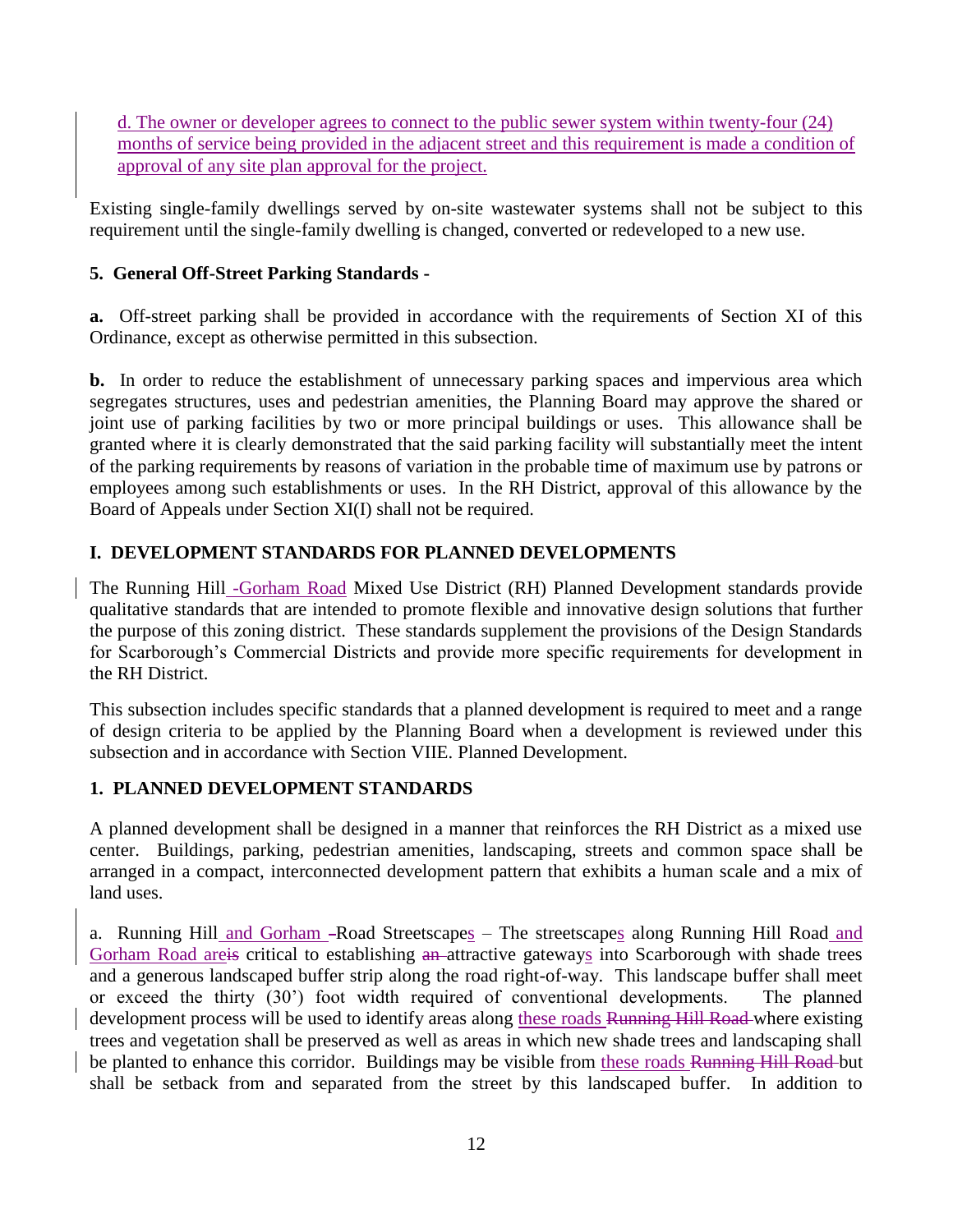landscaping, sidewalks, pedestrian trails, freestanding signage and access drives are permitted within the buffer strip, but parking is not.

**b.** Internal Street Streetscape - The streetscape along internal streets and driveways within a planned development shall differ from the streetscapes along Running Hill and Gorham Roads and shall exhibit a more compact layout, form and scale. The streetscape along internal streets and driveways within a planned development shall be designed with shade trees on both sides; road widths that are of a more compact, urban scale; human scale street lighting; frequent intersections and crosswalks; and sidewalks as per standard I(1)c. below. The streetscape of internal streets may also include on-street parking on one or both sides of the streets or driveways.

**c. Walk-able, pedestrian-oriented design –** Appropriately designed and oriented sidewalks, and other pedestrian amenities, are critical to promote walk-ability, pedestrian activity, and a sense of place within the RH District. Sidewalks or pedestrian trails shall be designed along both Running Hill and Gorham Roads and internal streets and shall be a primary component of each streetscape. Pedestrian amenities along Running Hill Road and Gorham Road should generally be setback from the street leaving a larger landscaped buffer strip along the roadway. Sidewalks along internal streets and driveways should be closer to the roadway creating a more compact environment as per standard (I)1.b. above. In general, sidewalks or pedestrian trails shall be designed to provide linkages and continuity between each use within a planned development as well as connections to abutting uses to establish a greater pedestrian network.

**d. Building Orientation for Buildings 45 feet or less in Height –**Buildings shall be a key component of the streetscape and exhibit a strong relationship to the street and associated sidewalks and landscaping. For buildings 45 feet in height or less, off-street parking shall not be permitted between the front line of the building and the street that the building fronts. Off-street parking shall be located to the side or rear of the building(s) or as a component of the building in the case of structured or covered parking. In planned developments with multiple buildings on one lot, the Planning Board may allow some buildings to be setback from the street(s) or driveways with parking between those buildings and the street provided: other buildings front the street(s) or driveways and maintain a more compact, human scale streetscape; there is continuity between buildings with no major expanse of parking; and the development meets or exceeds each of the other planned development standards.

**e. Building Orientation and Visual Impact for Buildings Greater than 45 feet in Height –** The Planned Development provisions enable the Planning Board to review and approve of buildings greater than forty-five (45) feet in height, up to a maximum of sixty (60) feet in height, if the Planning Board finds that the building meets all of the following standards:

- 1) The apparent height of the proposed building when viewed from the Running Hill Road or Gorham Road is no greater than the apparent height of a similar building with a height of fortyfive (45) feet setback forty-five (45) feet from the road Running Hill Road-considering the topography of the site and the actual height of the proposed building;
- 2) The proposed building will not shadow or visually dominate the road Running Hill Rod corridor;
- 3) The proposed building will not significantly alter the appearance of the natural tree line of Running Hill when viewed from the surrounding area including from South Portland; and
- 4) Any portion of the building that is taller than forty-five (45) feet will be located at least five hundred (500) feet from an RF District or other residential zone unless the Planning Board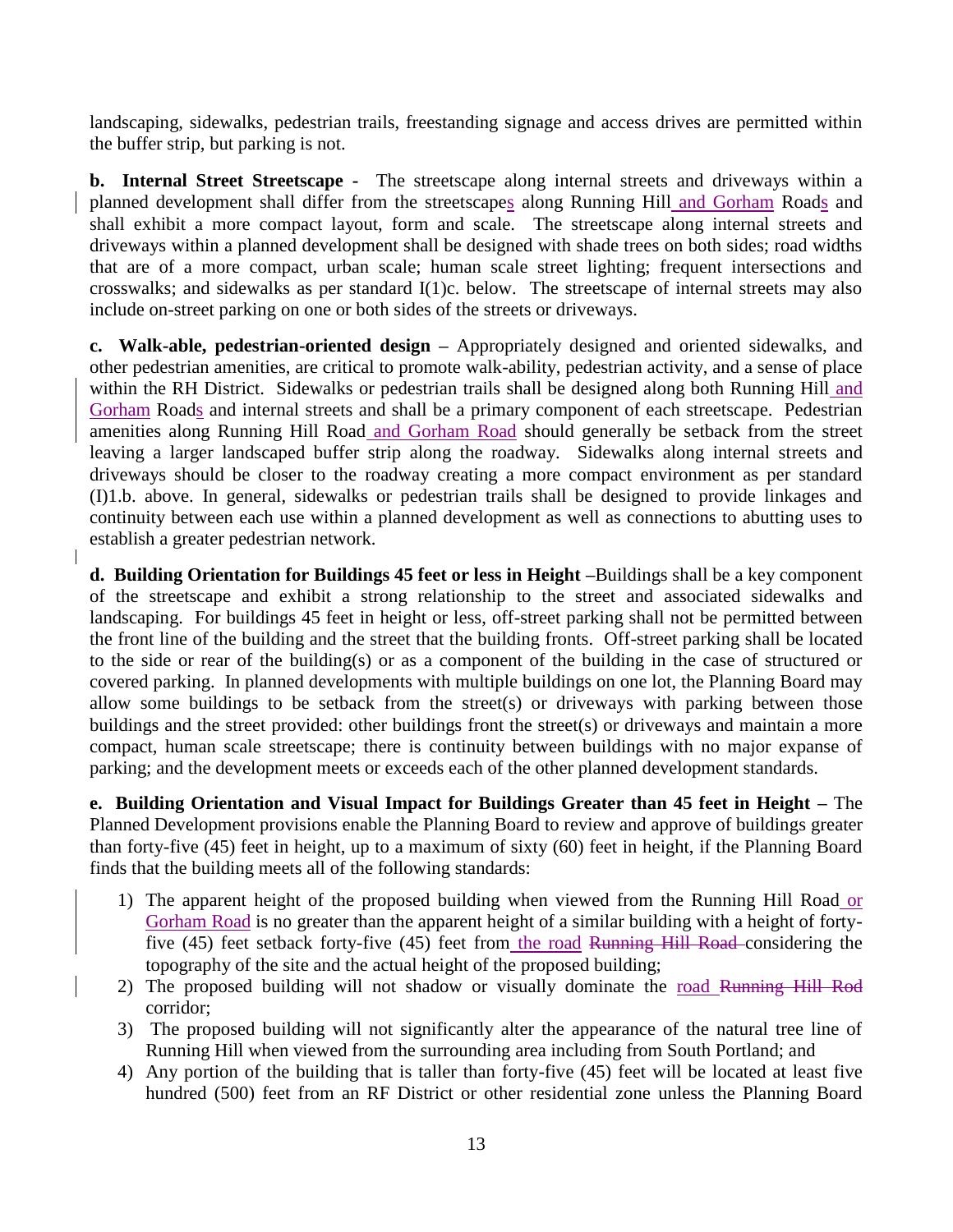determines that there is adequate visual buffering between the building and the RF District or other residential zone to assure that the proposed building does not have an adverse visual impact on properties in the RF District or other residential zones.

When determining the visual appropriateness of a building taller than forty-five (45) feet, the Planning Board may require graphic representations of how a building will look upon completion when viewed from various perspectives along the road corridor, from an RF District or other residential zones within five hundred (500) feet, and from surrounding viewing points in Scarborough and South Portland from which the proposed building may be visible. When buildings are setback more than one hundred (100) feet from Running Hill or Gorham Roads, the Planning Board may permit off-street parking to be located between the building and the road Running Hill Road provided it is screened in accordance with the streetscape requirements of subsection I.1.a above.

**f. Place-making –** A planned development shall include at least one "place" and potentially a number of "places", depending on the size and scale of the development. A "place" shall be a common space(s) where people can gather, meet and cross paths. A "place" can be a community green or common; plaza; court; square or some variation of each. Regardless of the style or size, "places" are required to be designed as an integral part of a planned development in locations where people will naturally gather, meet and cross paths. "Places" shall be located at the core of the pedestrian realm of a planned development; shall be an element of the development streetscape and overall development pattern; and shall be available and desirable for public use. Areas for outdoor seating, court yards or green space associated with a particular use or establishment are desirable amenities, but should not be counted as a "place" unless they are available for public use.

**g. Access management and interconnections –** Access to planned developments from Running Hill Road and/or Gorham Road shall be strictly controlled to limit the number of curb cuts on these roads Running Hill Road. All development within a planned development shall connect to Running Hill Road at one common intersection by way of internal street and driveway connections. Planned developments shall also make provisions for street and driveway interconnections to abutting properties to enable cross connections, to share the use of curb cuts and intersections, and to reduce the overall number of curb cuts on Running Hill Road these roads.

### **2. DESIGN CRITERIA FOR PLANNED DEVELOPMENTS**

The following design criteria shall apply to all planned developments. In addition, the Planning Board may require a planned development to be designed in conformance with any other standards of this Section XXA. when the Board finds that application of such standards will achieve conformity with the Planned Development Standards of section XXA.(I)(1).

**a. On-street Parking** On-street parking can provide spaces directly in front of residential and nonresidential uses when buildings are sited close to the street; provide parking that can supplement offstreet parking; function as a buffer between pedestrians using the sidewalk and vehicular traffic; and can act as a traffic calming measure. As indicated in subsection  $(I)(1)$  above, a planned development may include new internal streets or driveways with parallel or angled on-street parking or "ondriveway" parking. As part of the planned development review process the on-street parking design shall require approval from all applicable town departments, including Public Works, the Fire Department and Public Safety. When approved according to this Section, on-street parking can be used to satisfy the requirements of Section XI of this Ordinance.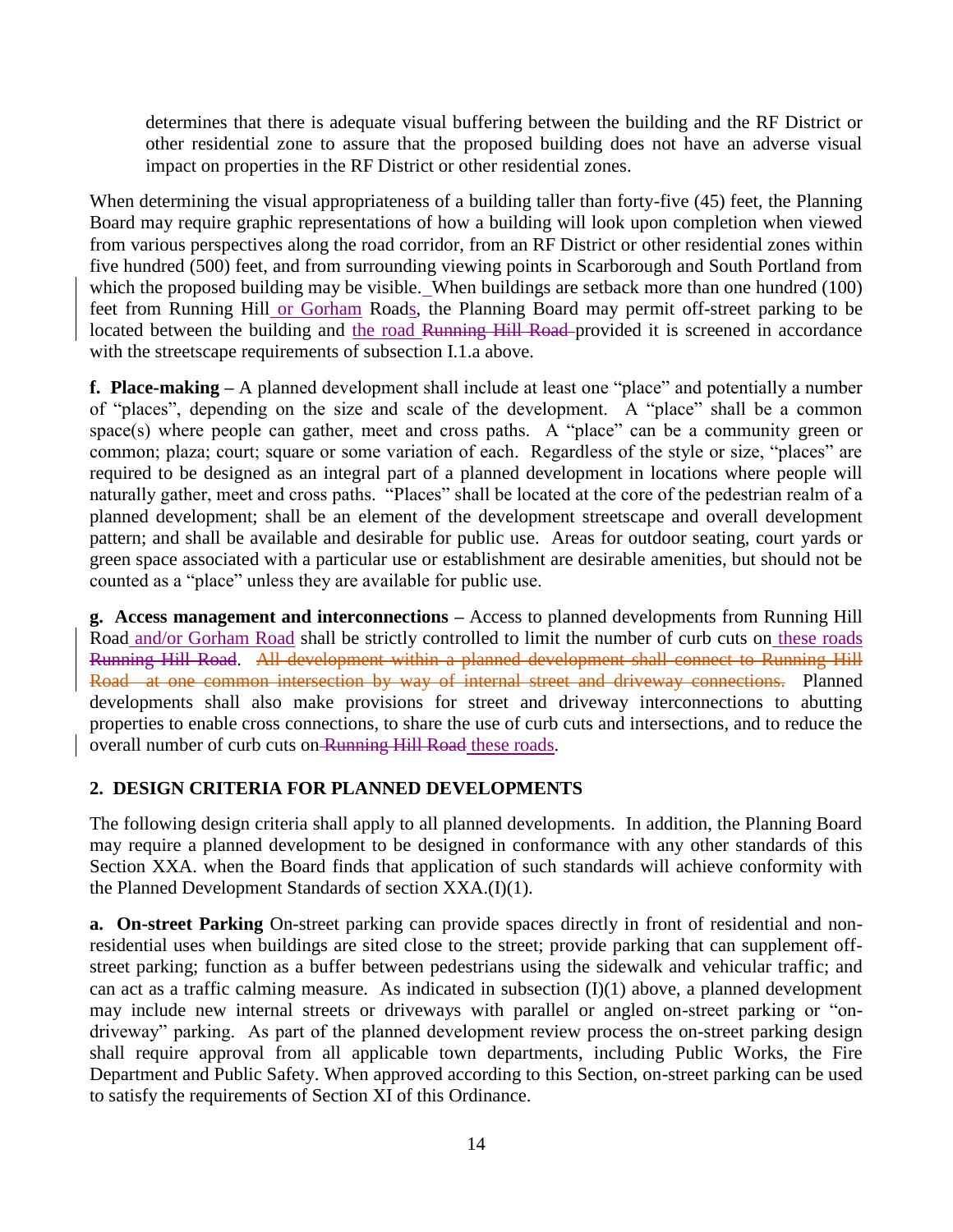**b. Flexible maximum building footprint –** The Planning Board shall determine the allowable building footprint for each building in a planned development by applying the standards of subsection (I)(1), in particular subsection I.1.d. Compact design.

**c. Flexible yard standards -** The Planning Board shall determine the yard requirements and site layout and off-street parking configuration for a planned development by applying the standards of subsections (I) (1). In reviewing a planned development, the Planning Board may use the Yard Standards under subsection E.2. and the Site Layout and Off-Street Parking Regulations under subsection G. that correspond with the yard standards as guidelines, but is not required to apply them. This enables the Planning Board to allow buildings to be sited closer to internal streets than conventional development or require buildings to be set further back from Running Hill or Gorham Road or internal streets to meet the standards of subsection (I) and further the purpose of this district.

2. SECTION XX.B. RUNNING HILL MIXED USE TRANSITION DISTRICT shall be amended as follows (additions are underlined and deletions are struck through):

## **SECTION XXB. RUNNING HILL -GORHAM ROAD TRANSITION DISTRICT RH2**

## **A. PURPOSE**

To provide an area for the location of small retail, business, service and community uses as well as a range of residential uses including multifamily dwellings and dwellings that are part of mixed use developments. The goal of the district is to supplement the RH District in fostering a high-quality, mixed use center, with development at a scale and uses at an intensity which are compatible with the surrounding area. This medium intensity mixed use district allows a range of land uses that are intended to compliment the core development pattern and uses in the RH District as well as serve as a transition to the surrounding rural residential areas. The Running Hill -Gorham Road Transition District shall be considered a businesses district whenever this Ordinance distinguishes between types of districts.

### **B. DEVELOPMENT DESIGN AND REVIEW PROCEDURES**

Depending on the acreage, scale and site layout of a proposed project, a development/redevelopment project within this district may undergo a conventional review process involving Site Plan Review and/or Subdivision Review applying the quantitative standards of subsection E. or may be reviewed as a Planned Development applying the qualitative standards and design criteria of subsections E. and I.

**1. Conventional Developments.** Projects that are proposing to develop or redevelop less than 5 acres of land, except for newly created lots addressed in 3. New Lots, may be reviewed as a conventional development or may be reviewed as a Planned Development, at the applicant's option.

**2. Planned Developments.** Projects that are proposing to develop or redevelop 5 acres or more of land, shall be reviewed as Planned Developments in accordance with the standards of subsection I. Qualitative Development Standards for Planned Development of this district and Section VIIE. Planned Development of this Ordinance.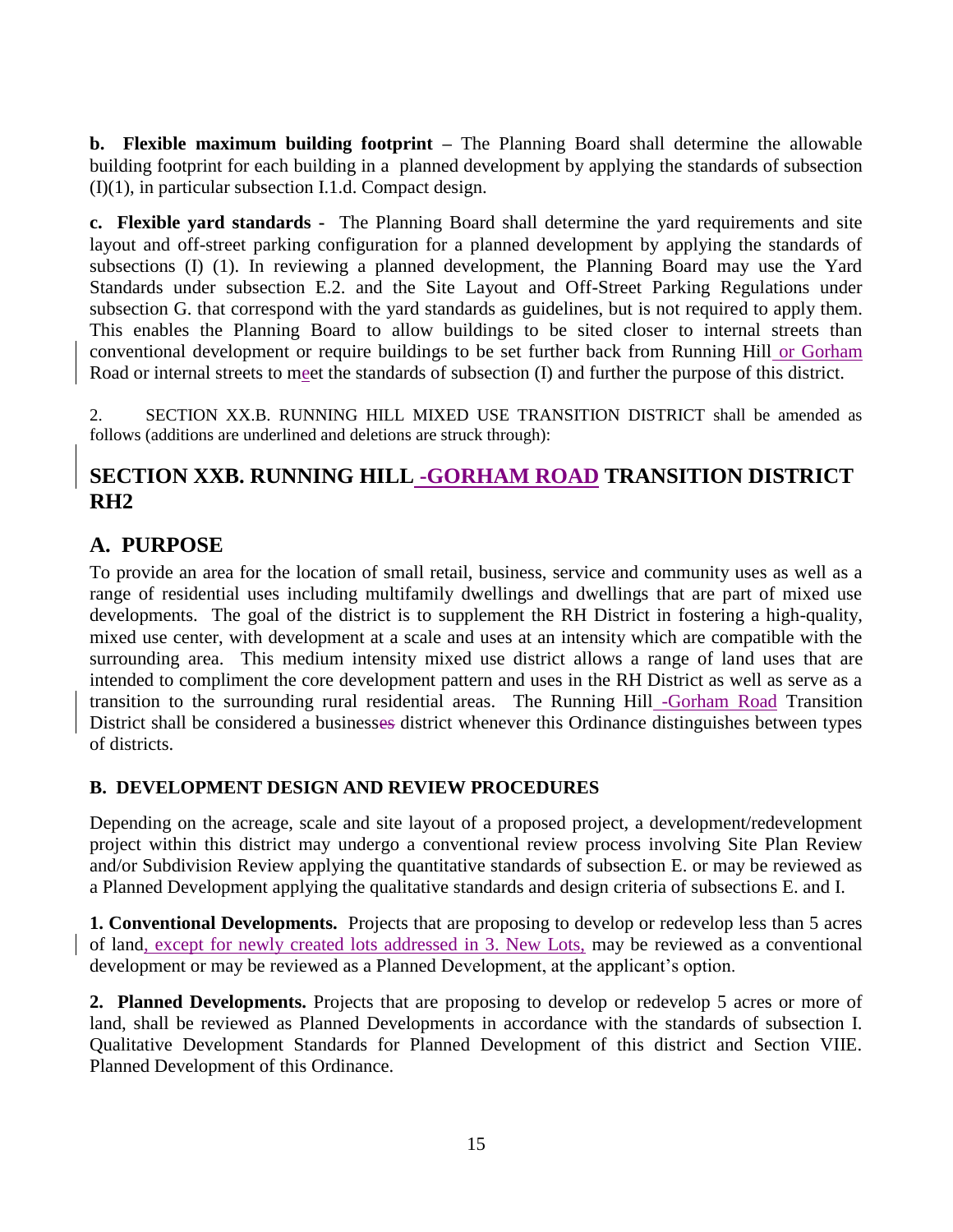**3. New LotsParcels**. The division of a parcel that had five (5) acres or more of area as of July 16, 2008 into two or more lots as well as the subsequent development of the new lots regardless of their size shall be reviewed as a Planned Development in accordance with the standards of subsection I. Qualitative Development Standards for Planned Development of this district and Section VIIE. Planned Development of this OrdinanceAny parcel created after July 16, 2008 by dividing a larger parcel must be at least 5 acres in area and must be developed as a Planned Development.

# **C. PERMITTED USES, CONVENTIONAL AND PLANNED DEVELOPMENTS RESIDENTIAL USES:**

### **The following residential uses are permitted in both conventional and planned developments:**

- **1.** Single family dwellings
- **2.** Two family dwellings
- **3.** Multifamily dwellings limited to no more than twelve (12) dwelling units per building
- **4.** Multiplex dwellings
- **5.** Townhouses limited to no more than eight (8) dwelling units per building
- **6.** Senior housing

### **MIXED USES:**

### **The following mixed uses are permitted in both conventional and planned developments:**

**7.** Dwelling units within a mixed use building limited to no more than eight (8) dwelling units per building. Permitted residential uses mixed with special exception uses requires special exception approval by the Zoning Board of Appeals under Section IV.(I)

**8.** Live/Work Units

**9.** Retail sales and services establishments with less than 1,000 square feet of retail floor area per unit of occupancy, excluding car washes, gasoline filling stations and outdoor sales and services, if located in a mixed use building that includes other non-residential uses and/or residential uses

**10.** Restaurants with no drive-through service if located in a mixed use building that includes other non-residential uses and/or residential uses

**11.** Personal services if located in a mixed use building that includes other non-residential uses and/or residential uses

### **NON-RESIDENTIAL USES:**

### **The following mixed uses are permitted in both conventional and planned developments.**

### **The following non-residential uses are limited to 5,000 square feet of floor area per unit of occupancy.**

- **12.** Business services and business offices
- **13.** Professional offices
- **14.** Financial, insurance and real estate offices
- **15.** Day care center facilities and Nursery schools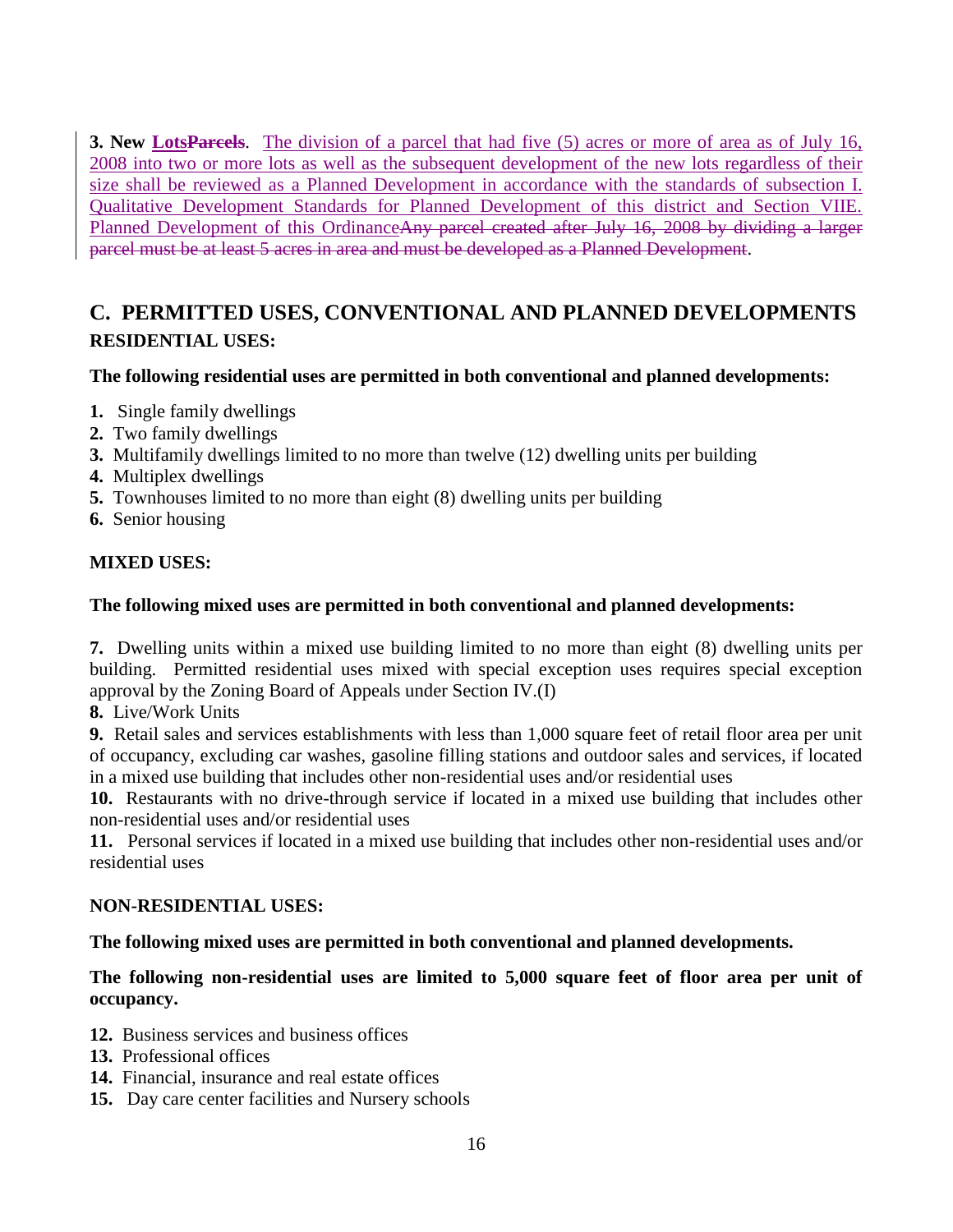**16.** Group day care homes and Family Day Care Homes, subject to the standards and conditions of Section IV(I)(6), except that Board of Appeals review is not required **17.** Health clubs

### **The following non-residential uses are not limited in square footage of floor area per unit of occupancy.**

- **18.** Municipal buildings and uses
- **19.** Place of worship

**20.** Accessory uses (excluding outdoor storage) including accessory agricultural activities subject to the performance standards of Section IX.P. [Amended 05/05/10]

**21.** General purpose agriculture existing as of September 1, 2008 including retail sales of farm products located on the same premises and kennels, but exclusive of abattoirs and piggeries

### **The following non-residential uses are permitted in conventional developments on lots existing as of April 1, 2014 that have frontage on Gorham Road:**

**22.** Retail sales and services establishments with less than 2,500 square feet of retail floor area per unit of occupancy, excluding car washes, gasoline filling stations and outdoor sales and services

**23.** Restaurants with no drive-through service

# **D. SPECIAL EXCEPTIONS**

### **The following uses are allowed as special exceptions in both conventional and planned developments:**

- **1.** Nursing homes.
- **2.** Boarding care facility for the elderly.
- **3.** Public utility facilities.
- **4.** Telecommunication facility.
- **5.** Adjunct Uses, Place of Worship.

**6.** Home occupations. Special exception approval is required only for those professions or occupations not otherwise allowed as permitted uses under subsection (B)

- **7.** Non-municipal government offices
- **8.** Non-residential institutional uses, including educational, religious, philanthropic, fraternal, or social institutions, which are not otherwise permitted uses in this section
- **9.** Funeral homes
- **10**. Elementary and secondary schools
- **11.** Libraries and museums

# **E. SPACE AND BULK REGULATIONS**

### **The following space and bulk regulations are applicable to conventional developments:**

## **1. Minimum Lot Area and Dimensions**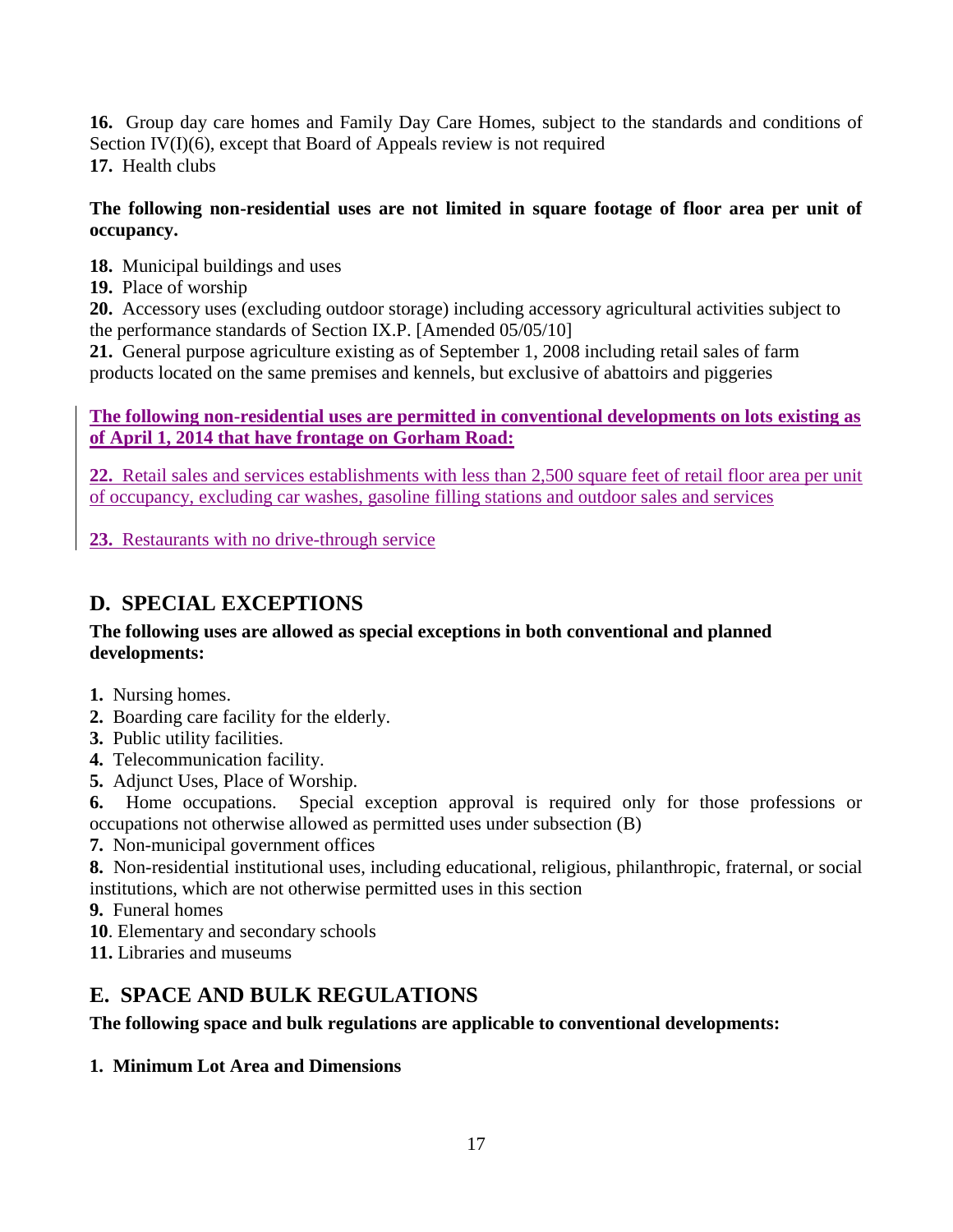| <b>Housing &amp; Use Type</b> | Lot Area            | Lot Frontage (ft.)    | Lot Width (ft.) |
|-------------------------------|---------------------|-----------------------|-----------------|
|                               | (square ft.)        |                       |                 |
| Single-family                 | 10,000 with public  | 200 for lots abutting | 50              |
| dwellings; two-family         | sewer               | Running Hill Road or  |                 |
| dwellings; multi-             | 40,000 with on-site | Gorham Road;          |                 |
| family dwellings;             | sewage disposal     | 50 for lots not       |                 |
| multiplex;                    |                     | abutting any other    |                 |
| townhouses; senior            |                     | streetRunning Hill    |                 |
| housing                       |                     | Road                  |                 |
| Non-Residential and           | 10,000 with public  | 200 for lots abutting | 50              |
| <b>Mixed Uses</b>             | sewer               | Running Hill Road or  |                 |
|                               | 40,000 with on-site | Gorham Road;          |                 |
|                               | sewage disposal     | 50 for lots not       |                 |
|                               |                     | abutting any other    |                 |
|                               |                     | streetRunning Hill    |                 |
|                               |                     | Road                  |                 |

**2. Yard Standards -** The following minimum front yard standards apply in conjunction with subsection G. of this district.

| <b>Abutting Streets</b>  | <b>Minimum Front</b>    | Side and Rear Yard (ft.) |
|--------------------------|-------------------------|--------------------------|
|                          | Yard (ft.)              |                          |
| <b>Running Hill Road</b> | 30 or the height of the | $15^{182}$               |
| and Gorham Road          | building fronting       |                          |
|                          | Running Hill Road or    |                          |
|                          | Gorham Road,            |                          |
|                          | whichever is greater    |                          |
| All other streets        | 10                      | $15 \sqrt{82}$           |

<sup>1</sup>When multiple buildings and lots are within the same development the minimum side and rear yards may be reduced to 5 feet if the buildings meet the Fire Rating requirements for the lesser yard as per the NFPA 101 Life Safety Code and the Scarborough Fire Department approves the reduced yard.  $2$  When a site abuts a residential district, the minimum yard for a use other than a single-family or twofamily dwelling shall be 50ft. and determined based on the use in the RH2 District in accordance with the following table. Where a buffer is required, it shall comply with the buffering requirements of Section VIII of this Ordinance shall apply.

| Use of the site                                   | Minimum yard and buffer width |  |
|---------------------------------------------------|-------------------------------|--|
| Buildings and structures for all residential uses | 50 feet                       |  |
| other than single- and two-family dwellings       |                               |  |
| Buildings and structures for non-residential uses |                               |  |
| or mixed-uses with one story                      | 50 feet                       |  |
| Buildings and structures for non-residential uses |                               |  |
| or mixed-uses with more than one story            | $100$ feet                    |  |

.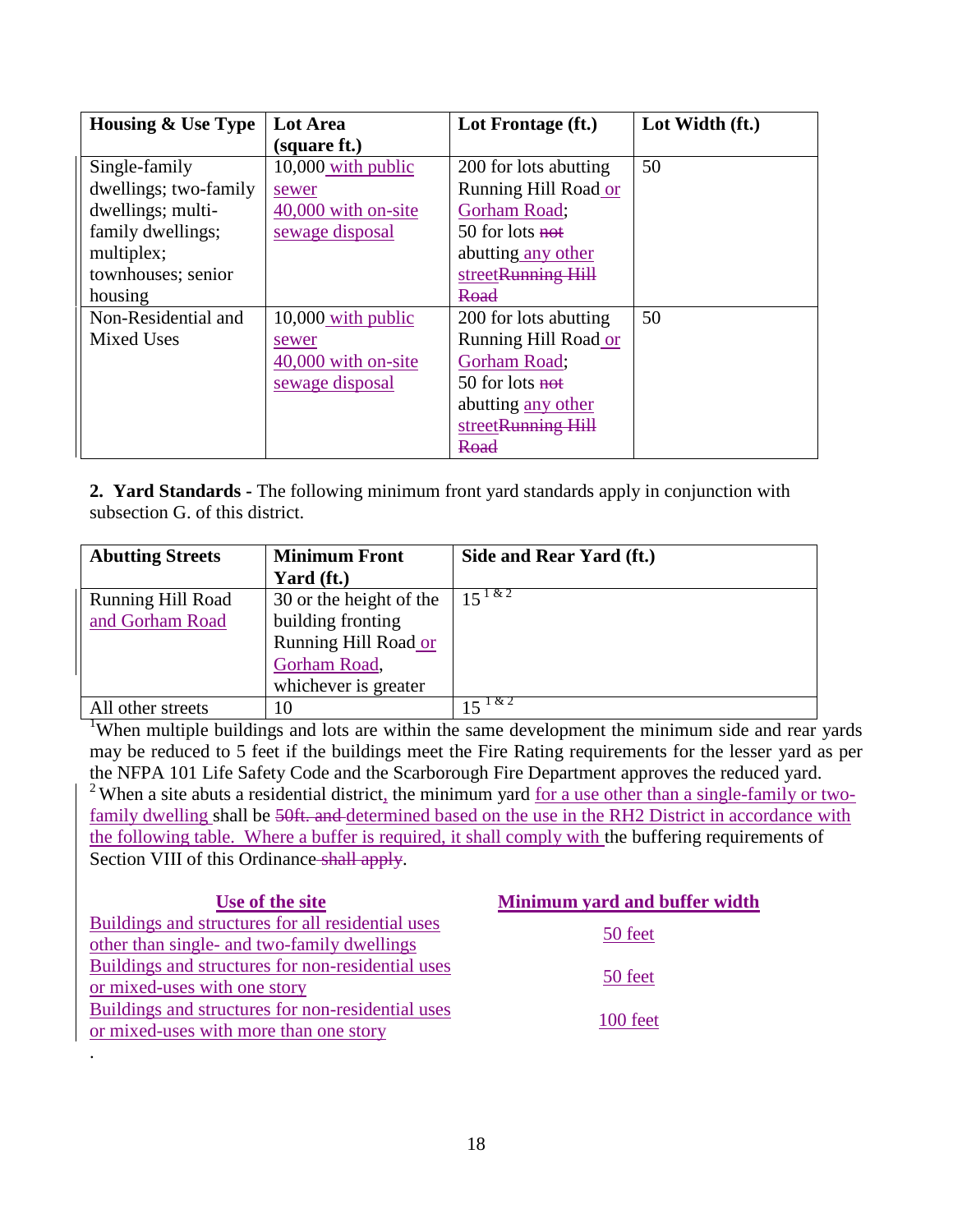| Maximum        | Maximum        | Minimum building | Maximum building                           |
|----------------|----------------|------------------|--------------------------------------------|
| percent of lot | percent of lot | height           | height                                     |
| coverage by    | coverage by    |                  |                                            |
| buildings      | buildings and  |                  |                                            |
|                | other          |                  |                                            |
|                | impervious     |                  |                                            |
|                | surfaces       |                  |                                            |
| 35%            | 85%            | None             | 3 stories or 45 feet,<br>whichever is less |
|                |                |                  |                                            |

### **3. Maximum Building Coverage, and Lot Coverage, and Minimum and Maximum Building Height**

## **The following space and bulk regulations are applicable to Planned Developments:**

| <b>Housing &amp; Use Type</b> | Lot Area     | Lot Frontage (ft.)       | Lot Width (ft.) |
|-------------------------------|--------------|--------------------------|-----------------|
|                               | (square ft.) |                          |                 |
| Single-family                 | 10,000       | 200 for lots abutting    | 50              |
| dwellings; two-family         |              | Running Hill Road or     |                 |
| dwellings; multi-             |              | Gorham Road;             |                 |
| family dwellings;             |              | for lots not-abutting    |                 |
| multiplex;                    |              | any other                |                 |
| townhouses; senior            |              | streetRunning Hill       |                 |
| housing                       |              | <b>Road</b> the Planning |                 |
|                               |              | Board shall determine    |                 |
|                               |              | the lot frontage under   |                 |
|                               |              | subsection I. of this    |                 |
|                               |              | district                 |                 |
| Non-Residential and           | 10,000       | 200 for lots abutting    | 50              |
| <b>Mixed Uses</b>             |              | on Running Hill Road     |                 |
|                               |              | or Gorham Road;          |                 |
|                               |              | for lots not-abutting    |                 |
|                               |              | any other                |                 |
|                               |              | streetRunning Hill       |                 |
|                               |              | <b>Road</b> the Planning |                 |
|                               |              | Board shall determine    |                 |
|                               |              | the lot frontage under   |                 |
|                               |              | subsection I. of this    |                 |
|                               |              | district                 |                 |

### **4. Minimum Lot Area and Dimensions**

### **5. Yard Standards –** Determined by the Planning Board under subsection I. of this district

## **6. Maximum Building Footprint, Building Coverage, and Lot Coverage, and Minimum and Maximum Building Height**

| Maximum    | Maximum        | Maximum percent   Minimum |                         | Maximum building |
|------------|----------------|---------------------------|-------------------------|------------------|
| individual | percent of lot | of lot coverage by        | $\blacksquare$ building | height           |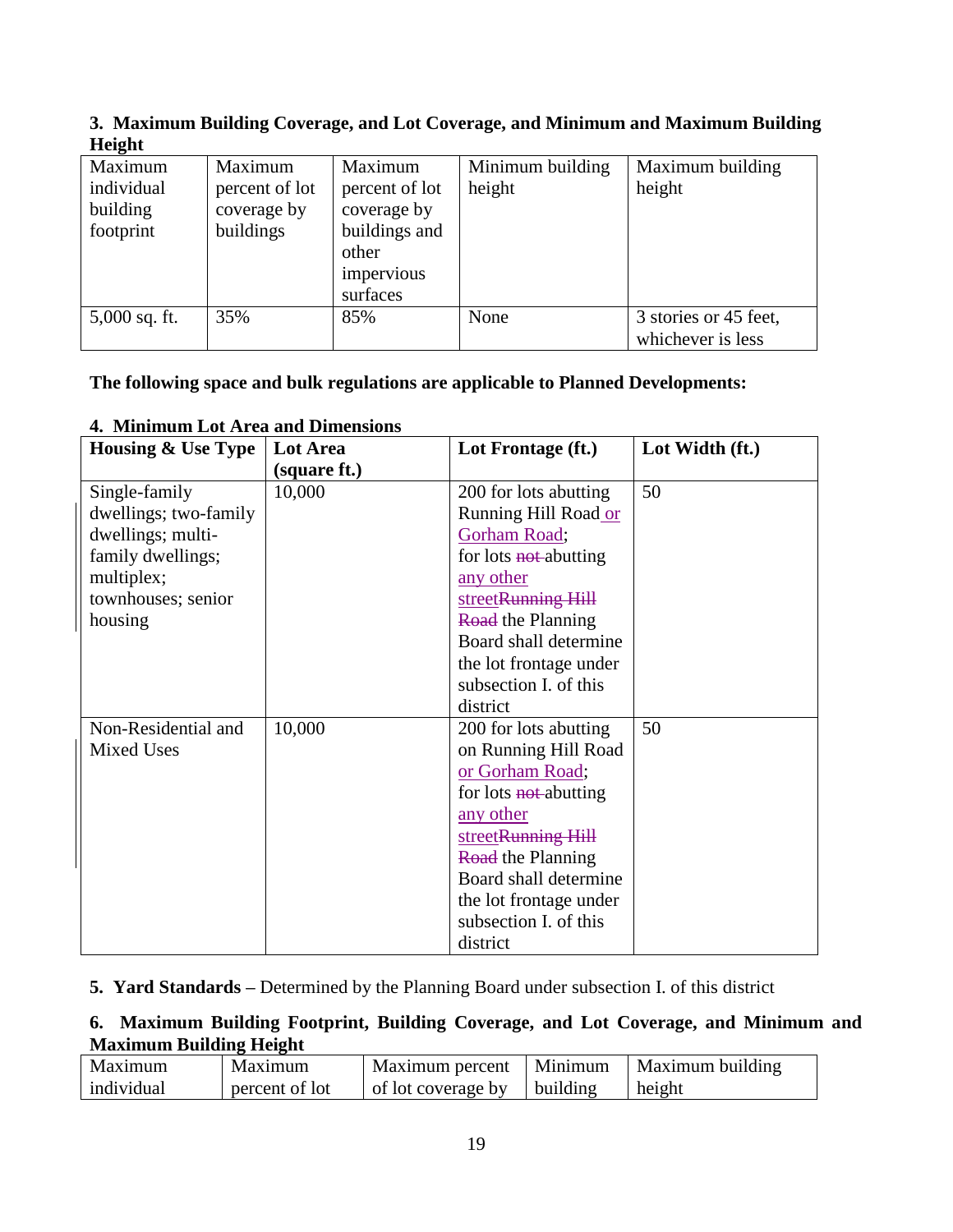| building<br>footprint | coverage by<br>buildings | buildings and other<br><i>impervious</i><br>surfaces | height |                                           |
|-----------------------|--------------------------|------------------------------------------------------|--------|-------------------------------------------|
| $5,000$ sq. ft.       | 35%                      | 85%                                                  | None   | 3 stories or 45 feet<br>whichever is less |

### **F. RESIDENTIAL DENSITY REGULATIONS, APPLICABLE TO BOTH CONVENTIONAL AND PLANNED DEVELOPMENTS**

Within this zoning district the Residential Density Factors in Section VII C. A. of this Ordinance shall apply to multi-family, multiplex, townhouse, live/work, senior housing or dwelling units in a mixeduse building

**1. Maximum Base Residential Density –** The maximum base residential density is the maximum residential density permitted without utilizing additional density through the development transfer or affordable housing provisions

| Single-family, two-family, multi-family,  | 5 dwelling units per acre of net lot area if served |
|-------------------------------------------|-----------------------------------------------------|
| multiplex, townhouse dwellings, live/work | by public sewer or 1 dwelling unit per acre if      |
| units, senior housing and dwelling units  | served by on-site sewage disposal. The net lot      |
| located in a mix use building             | area is the gross area of a lot exclusive of those  |
|                                           | areas described in paragraphs 1, 2, 3, 5 and 6 of   |
|                                           | the definition of Net Residential Acreage in        |
|                                           | Section VI of this Ordinance                        |

**2. Additional Residential Density Thru Development Transfer** – A development that is served by the public sewer system may incorporate up to five (5) additional dwelling units per acre of net lot area beyond the maximum base residential density by utilizing the development transfer provisions in accordance with Section VIID. of this Ordinance.

**3. Additional Residential Density Thru Affordable Housing –** A development that is served by the public sewer system may incorporate up to five (5) additional dwelling unit per acre of net lot area beyond the maximum base residential density provided at least 40% of the additional dwelling units (with fractional numbers of units rounded up to the nearest whole number) are designated as affordable housing.

**4. Additional Residential Density Thru an Affordable Housing In-Lieu Fee –** In lieu of developing affordable housing to utilize additional residential density under subsection F.3., a development that is served by the public sewer system may incorporate up to five (5) additional dwelling unit per net residential acre beyond the maximum base residential density by utilizing the affordable housing in lieu fee provisions in accordance with Section VII.C. of this Ordinance.

The Planning Board may allow a development that is served by the public sewer system to utilize additional residential density through both the affordable housing and development transfer provisions but the combined additional residential density shall not exceed  $five_{[ME1]}$  (5) dwelling units per acre of net lot area beyond the maximum base residential density. If subsections F.2., and F.3., and/or F.4. are both used, the additional dwelling units permitted under F.3. and/or F.4. shall not also be subject to the development transfer provisions under F.2.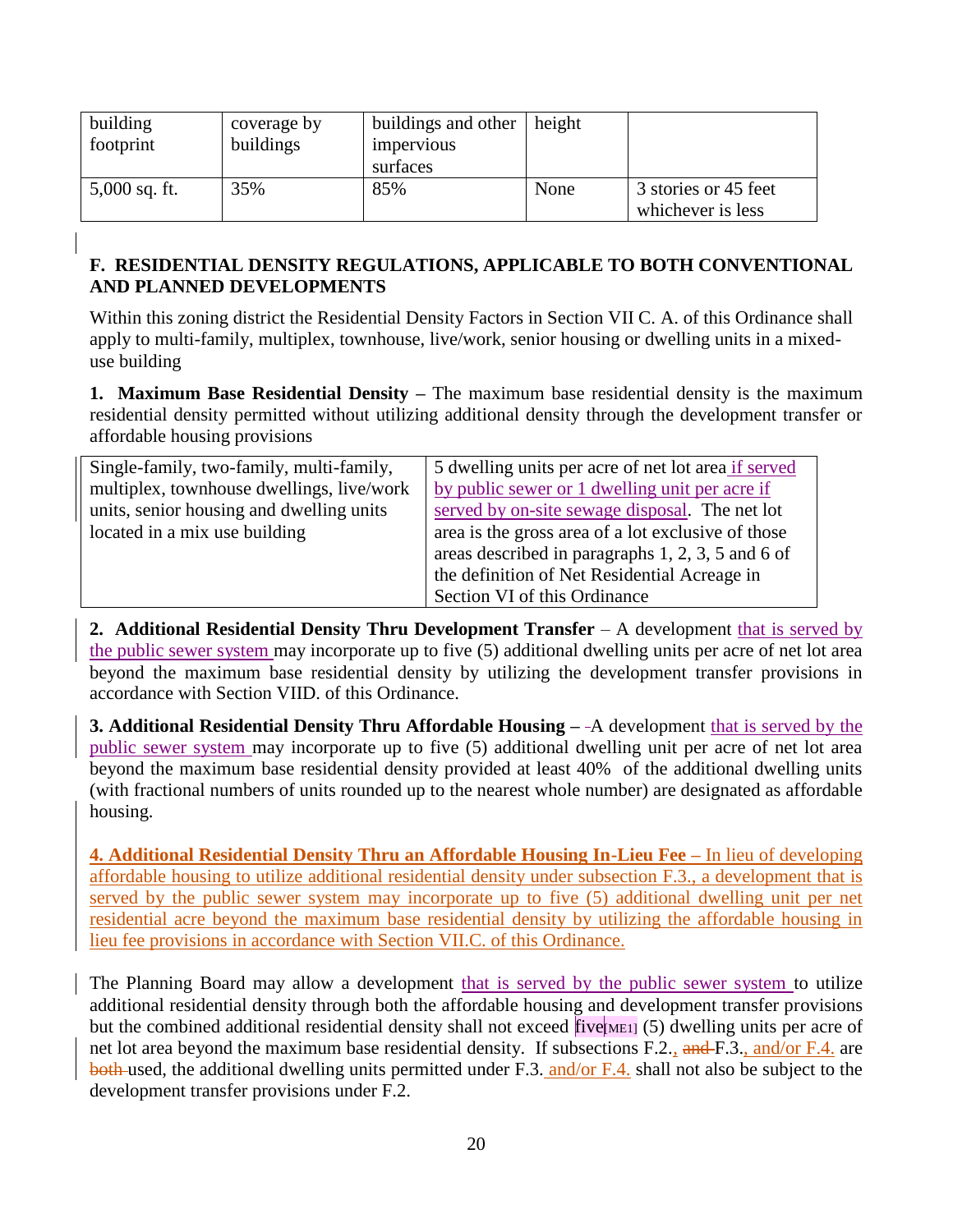## **G. BUILDING ORIENTATION, STREETSCAPE AND OFF-STREET PARKING STANDARDS, APPLICABLE TO CONVENTIONAL DEVELOPMENTS**

The design of a development site, and more specifically the orientation of buildings to Running Hill Road and Gorham Road and internal streets, the streetscape of Running Hill Road and Gorham Road and internal streets, as well as the location, layout and form of site parking, are fundamental to realizing the purpose of this district.

**1. Streetscape –** A landscaped buffer strip shall be established along the front property line of a lot where it abuts Running Hill Road or Gorham Road. The width of the landscaped buffer strip shall be a minimum of thirty (30) feet. Where trees exist within the buffer strip the Planning Board may require these trees to be saved to preserve this corridor. The buffer strip shall be landscaped in accordance with the Site Plan Review Ordinance, the Design Standards for Scarborough's Commercial Districts and any subsequent Running Hill Road corridor landscaping plan. In addition to landscaping, the buffer strip may contain sidewalks or pedestrian trails, freestanding signage, and an access drive to the site.

**2. Building Orientation -** The location of buildings and their orientation to Running Hill and Gorham Roads is critical to establishing an-attractive gateways into the Town of Scarborough. Buildings fronting Running Hill and Gorham Roads shall be located relatively close to the street to exhibit a strong relationship with the street and shall be designed in coordination with the required landscape buffer strip. The height of buildings shall be proportional to their distance (or setback) from the Running Hill or Gorham Road right-of-way. The front line of buildings two-stories or thirty (30) feet in height may be sited as close as thirty (30) feet from the right-of-way, while taller buildings are required to be setback from these roads Running Hill Road in proportion to their height in order to correspond with the landscaped buffer strip and not shadow or visually dominant the Running Hill Road-road corridors.

**3. Access Management and Interconnections –** Access management is critical to preserving mobility in the Running Hill and Gorham Road corridors as well as to establish an-attractive gateways into the Town of Scarborough. Individual sites shall be limited to no more than one curb cut onto Running Hill Road. Where feasible, adjacent sites shall be interconnected through the use of internal driveways or streets and shall establish one common curb cut onto the road Running Hill Road in order to share an access point and reduce the number of curb cuts along the corridor. These standards Site access shall also be designed in accordance with the Site Plan Review Ordinance.

**4. Off-Street Parking Location –** No off-street parking shall be located within the front yard of sites fronting Running Hill or Gorham Roads. The front yard shall be used to meet the streetscape requirements of subsection G.1. above and may also include sidewalks, other pedestrian amenities, street lighting, site access drives, and additional landscaping or buffering that exceeds the minimum requirements of subsection G.1. above.

This standard shall not apply to single-family and two-family dwellings that may utilize driveways for parking within the front yard.

Where parking lots and associated access drives are visible from adjacent public streets, they shall be buffered in accordance with the Design Standards for Scarborough's Commercial Districts.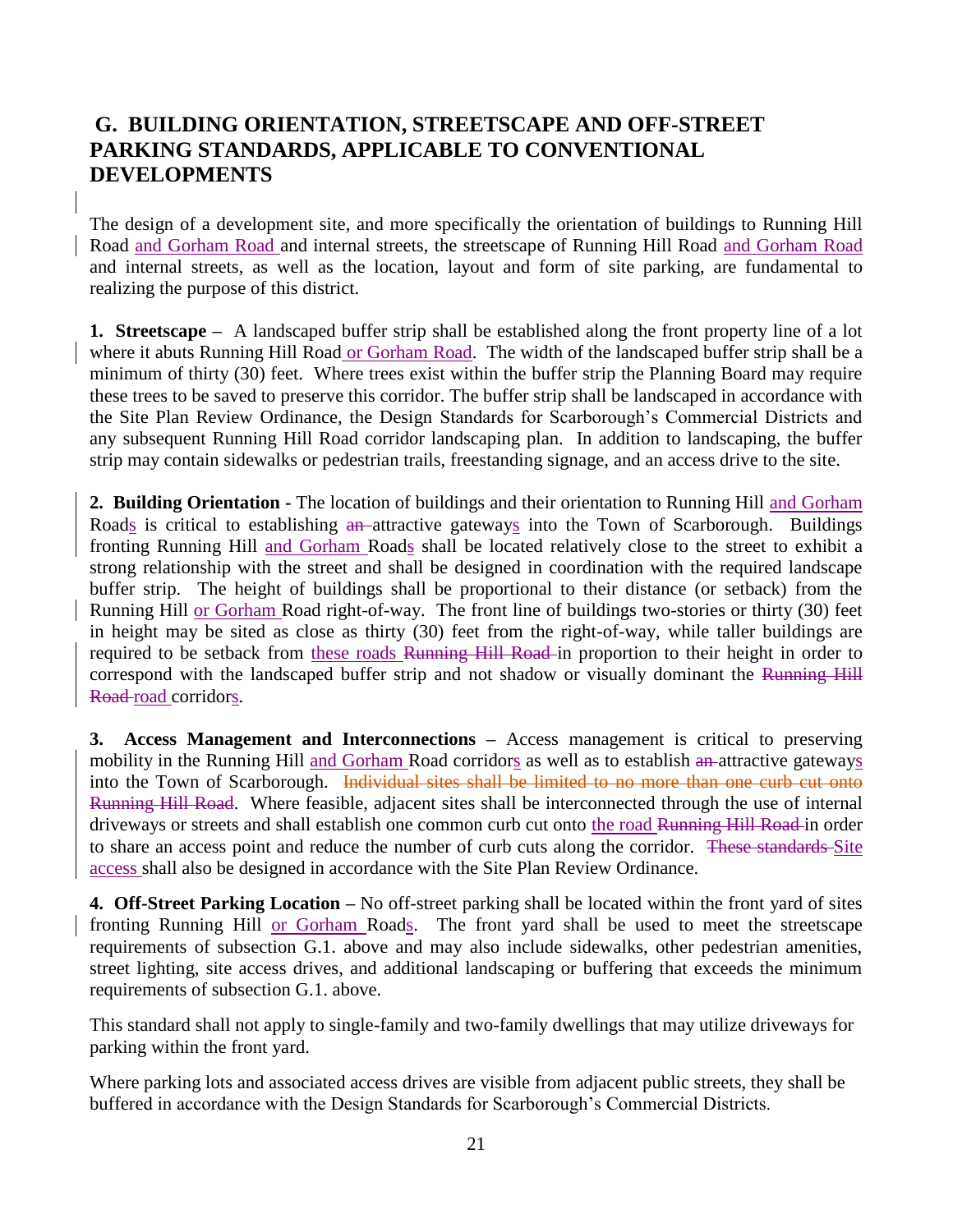# **H. ADDITIONAL DEVELOPMENT STANDARDS APPLICABLE TO BOTH CONVENTIONAL AND PLANNED DEVELOPMENTS**

**1. Signs -** Signs shall be regulated in accordance with the requirements of Section XII of this Ordinance.

**2. Commercial Design Standards –** All development within the Running Hill Road-Gorham Road TransitionMixed Use District, with the exception of single-family and two-family dwellings, must be consistent with the Design Standards for Scarborough's Commercial Districts.

**3. Pedestrian, Bicycle and Mass Transit Facilities –** All developments shall provide for pedestrian movement to and within the site in accordance with Section IV.E. of the Site Plan Review Ordinance and the Design Standards for Scarborough's Commercial Districts. Provisions must be incorporated into new developments for bicycle movement including appropriate facilities, such as bike racks and bike lanes, if the scale of the project makes these reasonable. Provisions must also be incorporated into new developments for mass transit use, such as bus stops and bus stop shelters, if the scale of the project makes these reasonable.

**4. Public Sewer Service –** All new development and redevelopment within a planned development this district shall be served by public sewer. All new, expanded, or redeveloped buildings that are part of a conventional development shall be served by the public sewer system unless all of the following are met in which case sewage disposal may be provided by an on-site sewage disposal system meeting the requirements of the Maine State Plumbing Code and the Town of Scarborough Plumbing Ordinance.

a. The design sewage flow of the use will be less than six hundred (600) gallons per day based on the Maine State Plumbing Code, and

b. Only domestic type sewage will flow to the on-site sewage disposal system. No process water shall go to the system, and

c. The project will be designed to be connected to a public sewer system in the adjacent street if such a sewer is ever extended, and

d. The owner or developer agrees to connect to the public sewer system within twenty-four (24) months of service being provided in the adjacent street and this requirement is made a condition of approval of any site plan approval for the project.

Existing single-family dwellings served by on-site wastewater systems shall not be subject to this requirement until the single-family dwelling is changed, converted or redeveloped to a new use.

### **4. General Off-Street Parking Standards -**

**a.** Off-street parking shall be provided in accordance with the requirements of Section XI oif this Ordinance, except as otherwise permitted in this subsection.

**b.** In order to reduce the establishment of unnecessary parking spaces and impervious area which segregates structures, uses and pedestrian amenities, the Planning Board may approve the shared or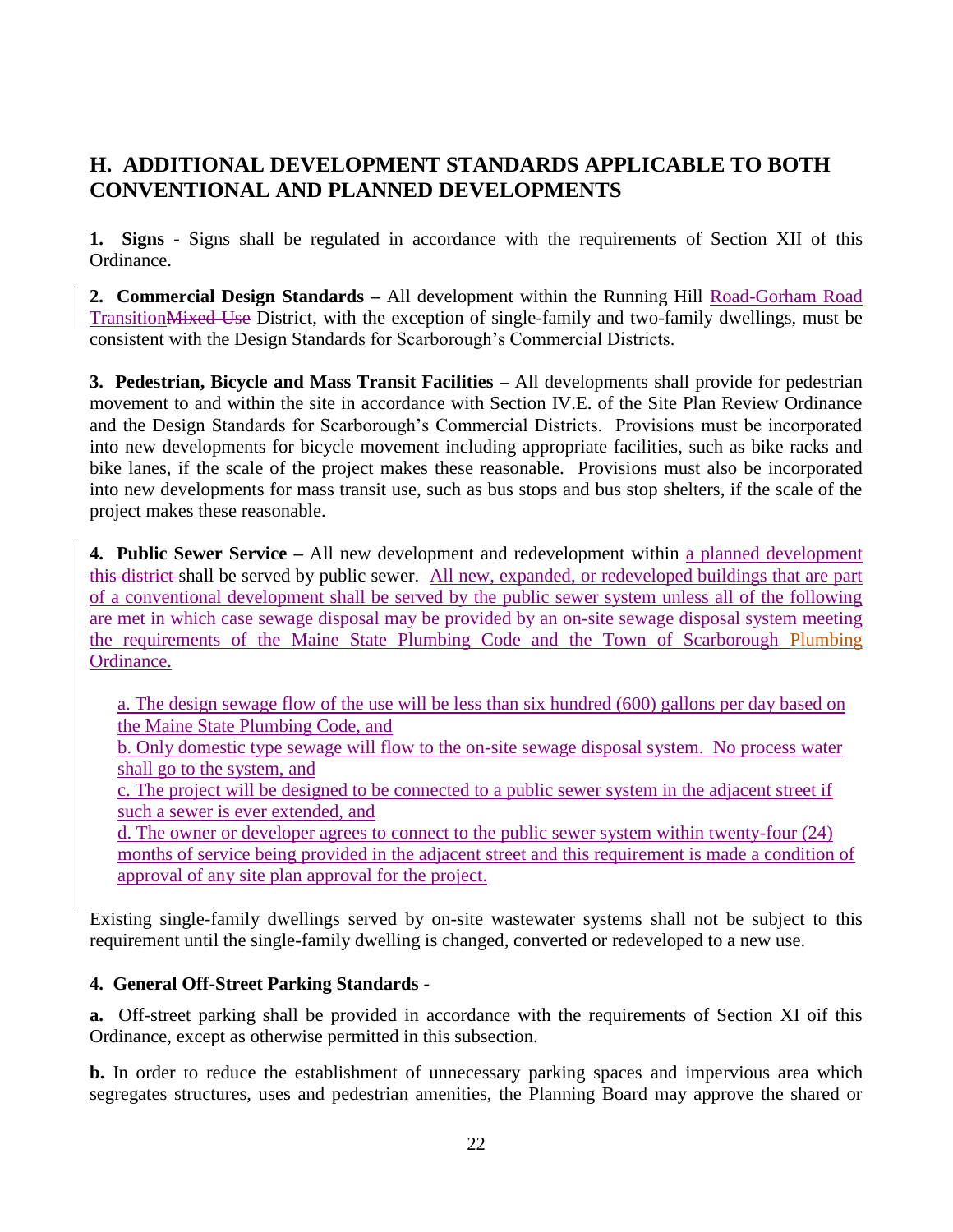joint use of parking facilities by two or more principal buildings or uses. This allowance shall be granted where it is clearly demonstrated that the said parking facility will substantially meet the intent of the parking requirements by reasons of variation in the probable time of maximum use by patrons or employees among such establishments or uses. In the RH2 District, approval of this allowance by the Board of Appeals under Section XI(I) shall not be required.

### **I. DEVELOPMENT STANDARDS FOR PLANNED DEVELOPMENTS**

The Running Hill Road-Gorham Road Transition District (RH2) Planned Development standards provide qualitative standards that are intended to promote flexible and innovative design solutions that further the purpose of this zoning district. These standards supplement the provisions of the Design Standards for Scarborough's Commercial Districts and provide more specific requirements for development in the RH2 District.

This subsection includes specific standards that a planned development is required to meet and a range of design criteria to be applied by the Planning Board when a development is reviewed under this subsection and in accordance with Section VIIE. Planned Development.

## **1. PLANNED DEVELOPMENT STANDARDS**

A planned development shall be designed in a manner that reinforces the RH2 District as a mixed use transition zone. Buildings, parking, pedestrian amenities, landscaping, streets and common space shall be arranged in a compact, interconnected development pattern that exhibits a human scale and a mix of land uses.

a. Running Hill and Gorham Road Streetscapes – The streetscape along Running Hill Road and Gorham Road are is critical to establishing an attractive gateways and a transitions into the rural area of Scarborough. Running Hill and Gorham Roads shall be buffered with shade trees and a generous landscaped strip along the road right-of-way. This landscape buffer shall meet or exceed the thirty (30') foot width required of conventional developments. The planned development process will be used to identify areas along these roads Running Hill Road where existing trees and vegetation shall be preserved as well as areas in which new shade trees and landscaping shall be planted to enhance this corridor. Buildings may be visible from these roads Running Hill Road but shall be setback and separated from the street by this landscaped buffer. Parking is not appropriate between Running Hill Road or Gorham Road and buildings within a planned development, but sidewalks, pedestrian trails, freestanding signs and access drives are.

**b. Internal Street Streetscape -** The streetscape along internal streets and driveways within a planned development shall differ from the streetscapes along Running Hill Road and Gorham Road and shall exhibit a more compact form and scale. The streetscape along internal streets and driveways within a planned development shall be designed with shade trees on both sides; road widths that are more compact in scale; human scale street lighting; frequent intersections and crosswalks; and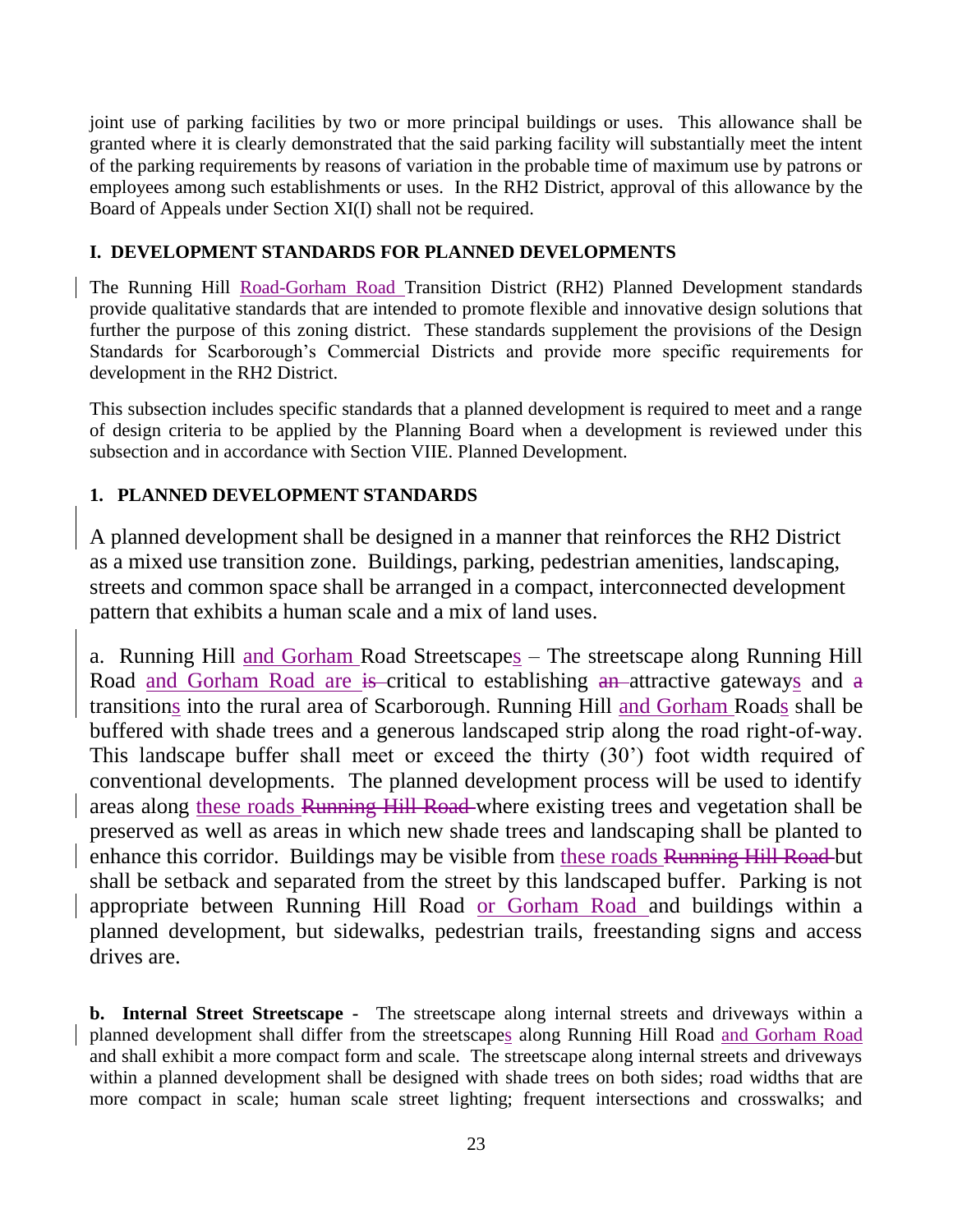sidewalks as per standard I(1)c. below. The streetscape of internal streets may also include on-street parking on one or both sides of the streets or driveways.

**c. Walk-able, pedestrian-oriented design –** Appropriately designed and oriented sidewalks, and other pedestrian amenities, are critical to promote walk-ability, pedestrian activity, and a sense of place within the RH2 District. Sidewalks or pedestrian trails shall be designed along both Running Hill and Gorham Roads and internal streets and shall be a primary component of each streetscape. Pedestrian amenities along Running Hill and Gorham Roads should generally be setback from the street leaving a larger landscaped buffer strip along the roadway. Sidewalks along internal streets and driveways should be close to the roadway creating a more compact environment as per standard (I)1.b. above. In general, sidewalks or pedestrian trails shall be designed to provide linkages and continuity between each use within a planned development as well as connections to abutting uses to establish a greater pedestrian network.

**d. Compact building design –** Planned developments with the RH2 District shall exhibit a compact development pattern. Buildings shall be designed to front onto the internal street or driveway that provides access to the building(s). Buildings shall be a key component of the streetscape and exhibit a strong relationship to the street and associated sidewalks and landscaping. The majority of off-street parking shall be located to the side or rear of buildings or as a component of the building in the case of structured or covered parking. In planned developments with multiple buildings, the Planning Board may allow some buildings to be setback from the street or driveway with parking between those buildings and the street provided: other buildings front the street(s) or driveways and maintain a human scale streetscape; there is continuity between buildings with no major expanse of parking; and the development meets or exceeds each of the other planned development standards. The Planning Board may determine that this standard need not apply to single-family and two-family dwellings that may seek to utilize driveways for parking within the front yard.

**e. Access management and interconnections –** Access to planned developments from Running Hill Road and/or Gorham Road shall be strictly controlled to limit the number of curb cuts on these roadsRunning Hill Road. All development within a planned development shall connect to Running Hill Road at one common intersection by way of internal street and driveway connections. Planned developments shall also make provisions for street and driveway interconnections to abutting properties to enable cross connections, the share use of curb cuts and intersections and to reduce the overall number of curb cuts on these roads Running Hill Road.

**f. Place-making –** A planned development shall include at least one "place" and potentially a number of "places", depending on the size and scale of the development. A "place" shall be a common space(s) where people can gather, meet and cross paths. A "place" can be a community green or common; plaza; court; square or some variation of each. Regardless of the style or size, "places" are required to be designed as an integral part of a planned development in locations where people will naturally gather, meet and cross paths. "Places" shall be located at the core of the pedestrian realm of a planned development; shall an element of the development streetscape and overall development pattern; and shall be available and desirable for public use. Areas for outdoor seating, court yards or green space associated with a particular use or establishment are desirable amenities, but should not be counted as a "place" unless they are available for public use.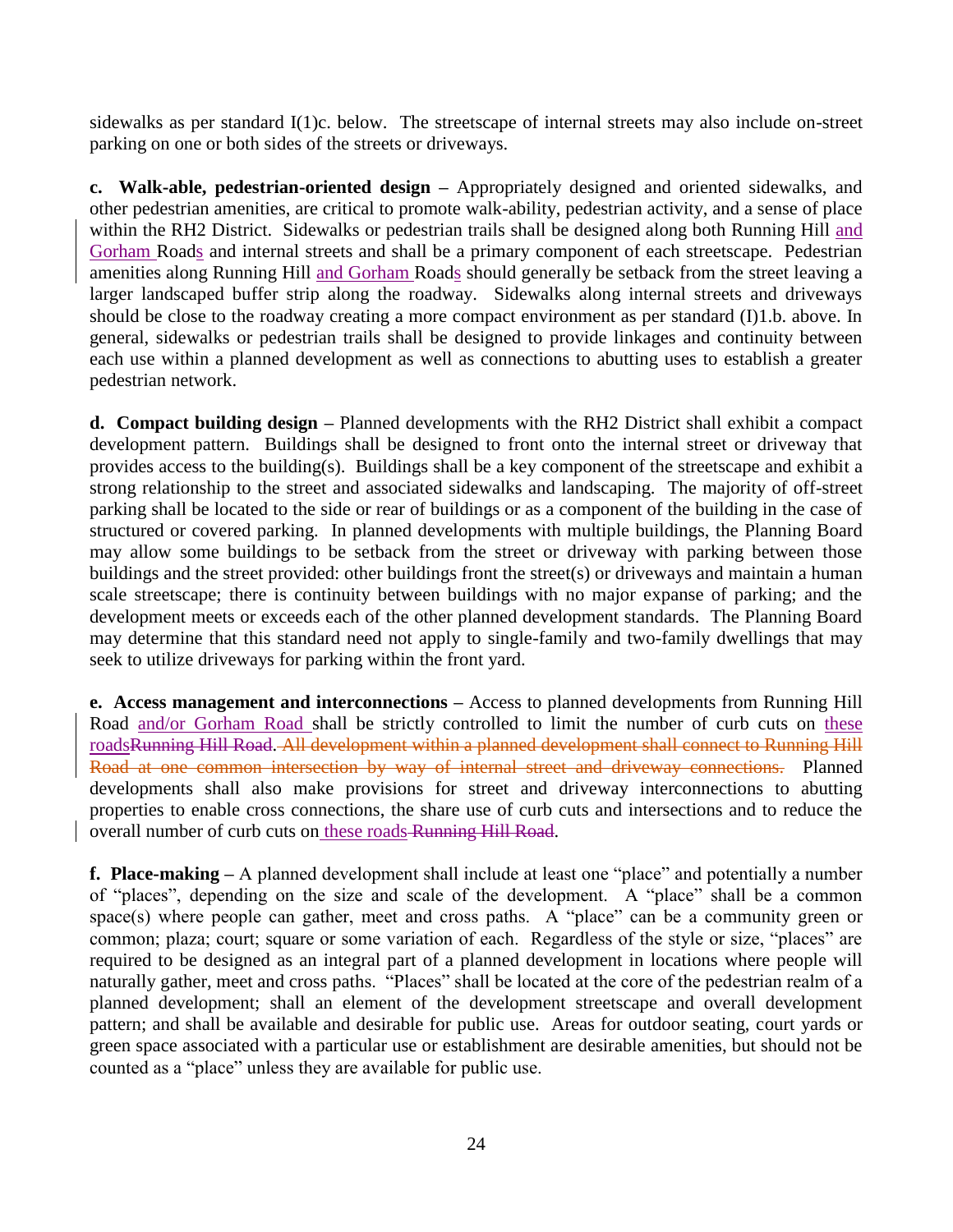### **2. DESIGN CRITERIA FOR PLANNED DEVELOPMENTS**

The following design criteria shall apply to all planned developments. In addition, the Planning Board may require a planned development to be designed in conformance with any other standards of this Section XXB. when the Board finds that application of such standards will achieve conformity with the Planned Development Standards of section XXB.(I)(1).

**a. On-street Parking** On-street parking can provide spaces directly in front of residential and nonresidential uses when buildings are sited close to the street; provide parking that can supplement offstreet parking; function as a buffer between pedestrians using the sidewalk and vehicular traffic; and can act as a traffic calming measure. As indicated in subsection  $(I)(1)$  above, a planned development may include new internal streets or driveways with parallel or angled on-street parking or "ondriveway" parking. As part of the planned development review process the on-street parking design shall require approval from all applicable town departments, including Public Works, the Fire Department and Public Safety. When approved according to this Section, on-street parking can be used to satisfy the requirements of Section XI of this Ordinance.

**b. Flexible yard standards -** The Planning Board shall determine the yard requirements and site layout and off-street parking configuration for a planned development by applying the standards of subsections (I) (1). In reviewing a planned development, the Planning Board may use the Yard Standards under subsection E.2. and the Site Layout and Off-Street Parking Regulations under subsection G. that correspond with the yard standards as guidelines, but is not required to apply them. This enables the Planning Board to allow buildings to be sited closer to internal streets than conventional development or require buildings to be set further back from Running Hill or Gorham Roads or internal streets to meet the standards of subsection (I) and further the purpose of this district.

### Vote: 6 Yeas.

**Order No. 14-58. First reading and refer to the Planning Board the proposed amendments to Chapter 405 – the Town of Scarborough Zoning Ordinance to make updates to the RH and RH2 Districts and the Conservation Subdivision Design Standards.** Motion by Councilor Caterina, seconded by Councilor Blaise, to move approval of the first reading and refer to the Planning Board proposed amendments to Chapter 405 – the Town of Scarborough Zoning Ordinance to make updates to the RH and RH2 Districts and the Conservation Subdivision Design Standards and schedule the public hearing following the filing of the Planning Board's recommendation, as follows:

3. SECTION VIIA. CONSERVATION SUBDIVISION DESIGN – FLEXIBLE DEVELOPMENT STANDARDS FOR LOWER DENSITY RESIDENTIAL DISTRICT shall be amended as follows (additions are underlined and deletions are struck through):

Section VIIA. CONSERVATION SUBDIVISION DESIGN – FLEXIBLE DEVELOPMENT STANDARDS FOR LOWER DENSITY RESIDENTIAL DISTRICTS [Amended 05/05/2010]

## *A. PURPOSE*

Conservation subdivisions are intended to conserve and protect the town's freshwater wetlands, watercourses, farmlands, open space and natural features, while enabling more flexibility for residential developments to design around these natural features and resources. Conservation subdivisions allow the same net residential density on a given parcel as a conventional subdivision, but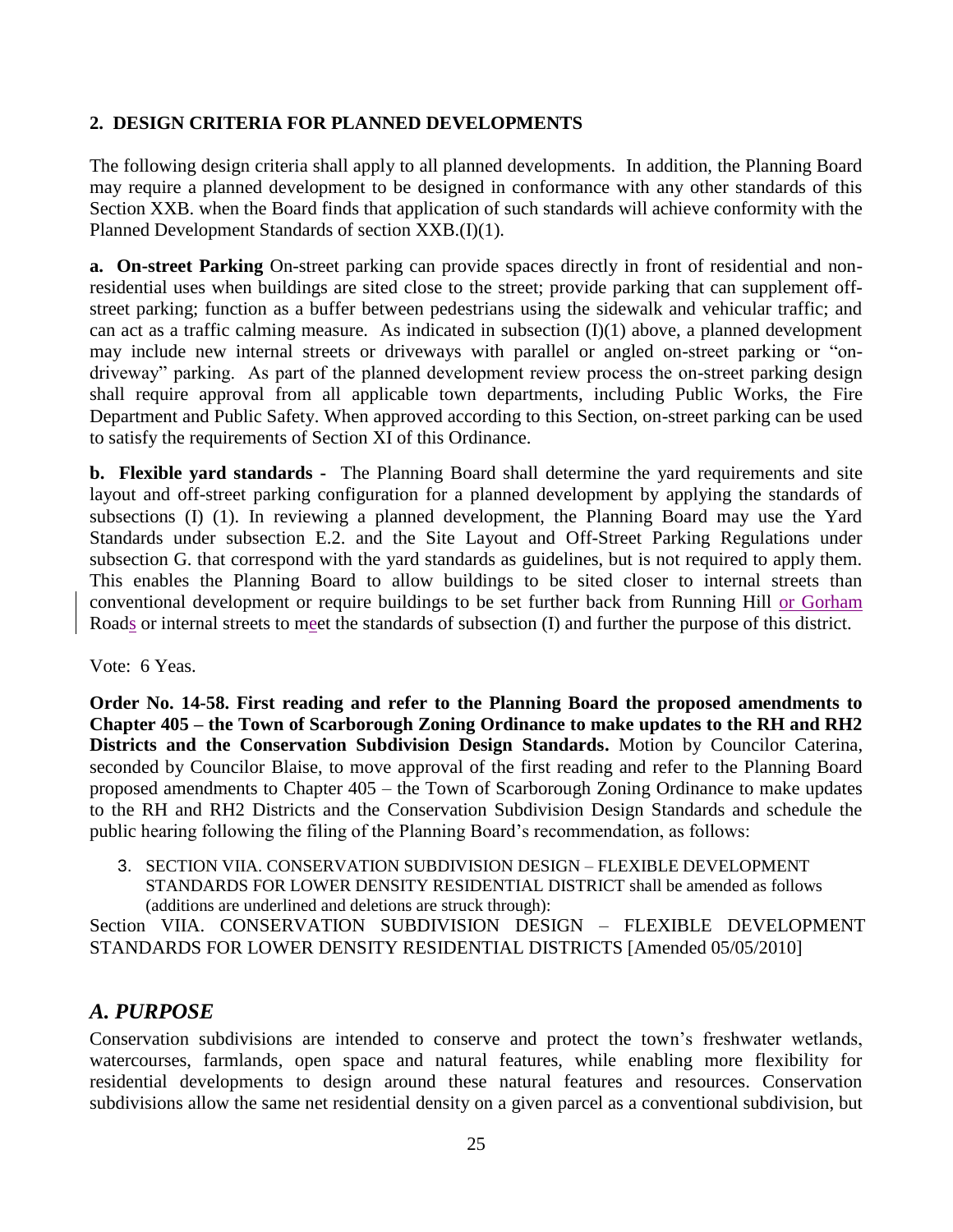the use of alternative space and bulk requirements enable residential lots and dwellings to be clustered away from the natural or agricultural resources within a development. Conservation subdivision designs present many public benefits including: the conservation of wetlands; the avoidance of wetland impacts; the protection of watercourses and riparian corridors; the conservation of wildlife habitat; the conservation of productive agricultural uses, activities and soils; and the conservation of open space and forestlands for neighborhood use and recreation. Conservation subdivision designs also offer economic and maintenance benefits to the landowner, developer and town government through clustered development which enables shorter road lengths, less infrastructure, and less impact to the landscape. Conservation subdivision design shall be required to avoid and conserve Scarborough's freshwater wetlands and shall be encouraged to conserve Scarborough's forestlands, wildlife habitat, farms, agriculture and rural character.

# *B. APPLICABILITY*

Conservation subdivisions are allowed in only the RFM, RF and R-2 Zoning Districts, subject to the requirements of Section VIIA. A conservation subdivision within an R-2 Zoning District must be served by sewer.

**1. Required conservation subdivisions.** Conservation subdivision design is required in the RFM, RF and R-2 Districts when:

- **a.** The land to be subdivided contains one acre or more of wetlands;
- **b.** Twenty percent (20%) or more of the land to be subdivided is wetlands;
- **c.** Twenty percent (20%) or more of the land to be subdivided is within the Shoreland Zone under the Town of Scarborough Shoreland Zoning Ordinance;-
- **d.** A subdivision will alter (through lot configurations and road, driveway and utility crossings) 4,300 square feet or more of wetland if designed and developed in a conventional layout; or.
- **e.** A subdivision proposes to include two-family and/or multi-family dwellings. [Adopted 05/05/10]

**2. Elective conservation subdivisions.** Where not required under Section VIIA(B)(1) above, conservation subdivision design may be permitted by the Planning Board in the RFM, RF and R-2 Districts in order to:

- **a.** Avoid, buffer and conserve wetlands, watercourses, water bodies, and shoreland zoned areas less in area and percentages than the thresholds requiring conservation subdivision design under Section VIIA(B)(1).
- **b.** Conserve agricultural fields, farming activities, forestlands, meadows, wildlife corridors, high value plant and animal habitat areas, or other natural areas, while accommodating residential development through flexible design.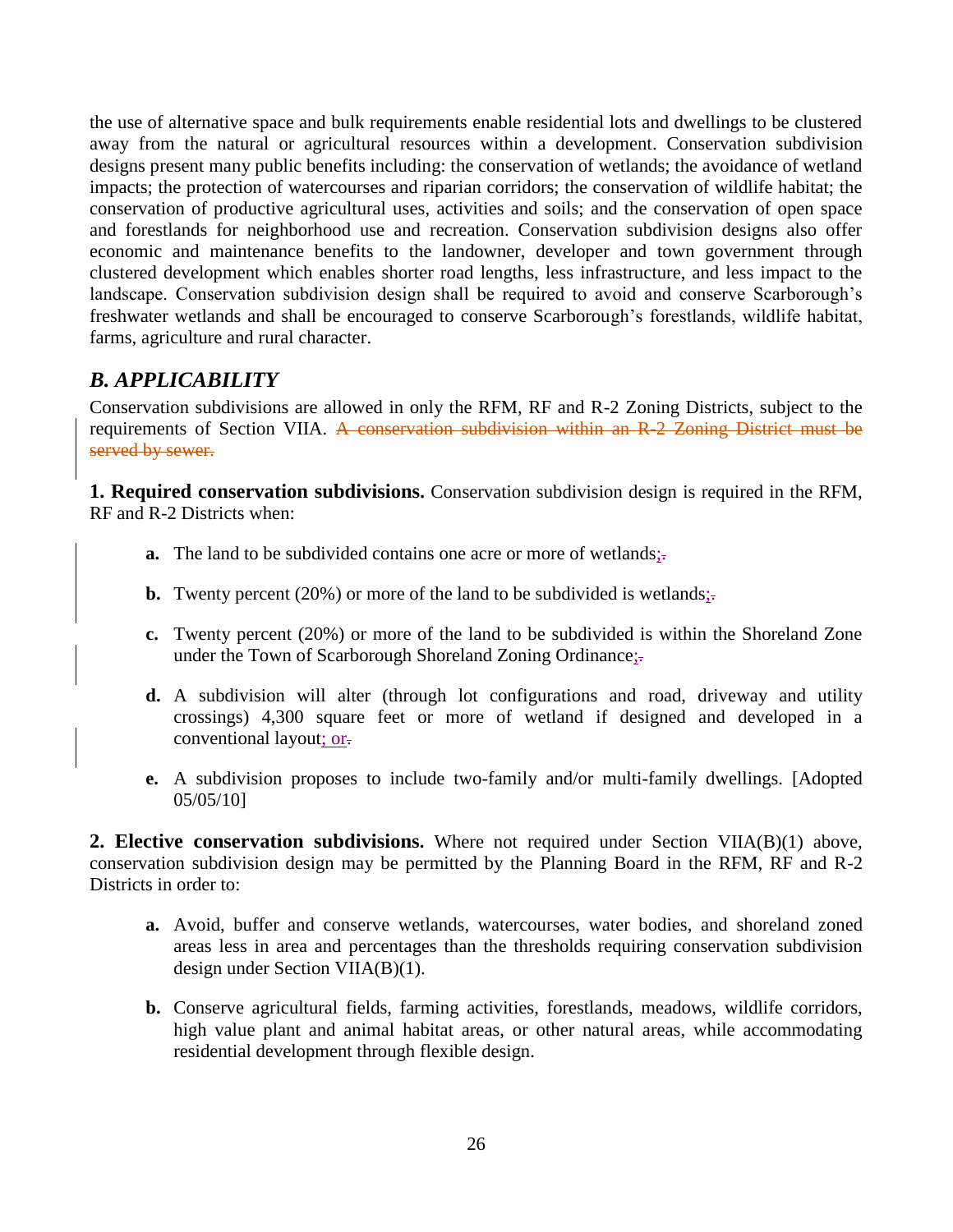**c.** Establish open space to be used for active and passive recreational purposes that can complement and serve the residences within a conservation subdivision.

# *C. PERMITTED USES & SPECIAL EXCEPTIONS [Amended 05/05/10]*

The Permitted Uses and Special Exceptions within a conservation subdivision shall be the same as those allowed within the zoning district in which the subdivision is approved.

### D. DENSITY DETERMINATION

The maximum number of dwelling units permitted within the conservation subdivision shall be determined by the maximum net residential density allowed in the zoning district in which the conservation subdivision is located, and as calculated in accordance with the definition of net residential acreage. To demonstrate the number of dwelling units possible, an applicant shall submit a sketch or concept level conventional subdivision plan showing a lot layout complying with the space and bulk regulations of the applicable zoning district, the net residential density calculation, an upland area on each lot capable of sufficiently accommodating a building envelope and providing for drinking water and wastewater disposal, and a street layout in accordance with the Street Acceptance Ordinance of the Town of Scarborough. If the subdivision will be served by on-site well and wastewater disposal the lots in a sketch conventional plan shall each have at least 20,000 sq. ft. of contiguous uplands.

# *E. SPACE AND BULK REGULATIONS*

Notwithstanding other provisions of this Ordinance relating to space and bulk, the Planning Board, in reviewing and approving a proposed conservation subdivision, shall apply the following space and bulk regulations.

## **1. RF & RFM Districts**

| Maximum net residential density            | 1 dwelling unit per net residential 2 acres |
|--------------------------------------------|---------------------------------------------|
| Minimum lot area                           | $30,000$ sq. ft.                            |
| Minimum street frontage                    | 100 feet                                    |
| Minimum front yard, all buildings          | 25 feet                                     |
| Minimum rear and side yards, all buildings | 15 feet                                     |
| Maximum building height                    | (See Section IX, A, $15$ )                  |
| Maximum building coverage                  | 25%                                         |

### **2. R2 Districts served by Sewer**

| Maximum net residential density                                        | dwelling units per<br>net    |
|------------------------------------------------------------------------|------------------------------|
|                                                                        | residential acre             |
| Minimum lot area                                                       | 7,500 sq. ft.                |
| Minimum street frontage                                                | 75 feet                      |
| Minimum front yard, all buildings                                      | 15 feet                      |
| Minimum rear and side yards, all buildings                             | 15 feet $\mathbb{Z}^{\perp}$ |
| *Buildings higher than 30 feet shall have side and rear yards not less |                              |
| than 50% of building height.                                           |                              |
| Maximum building height                                                | (See Section IX, A, $15$ )   |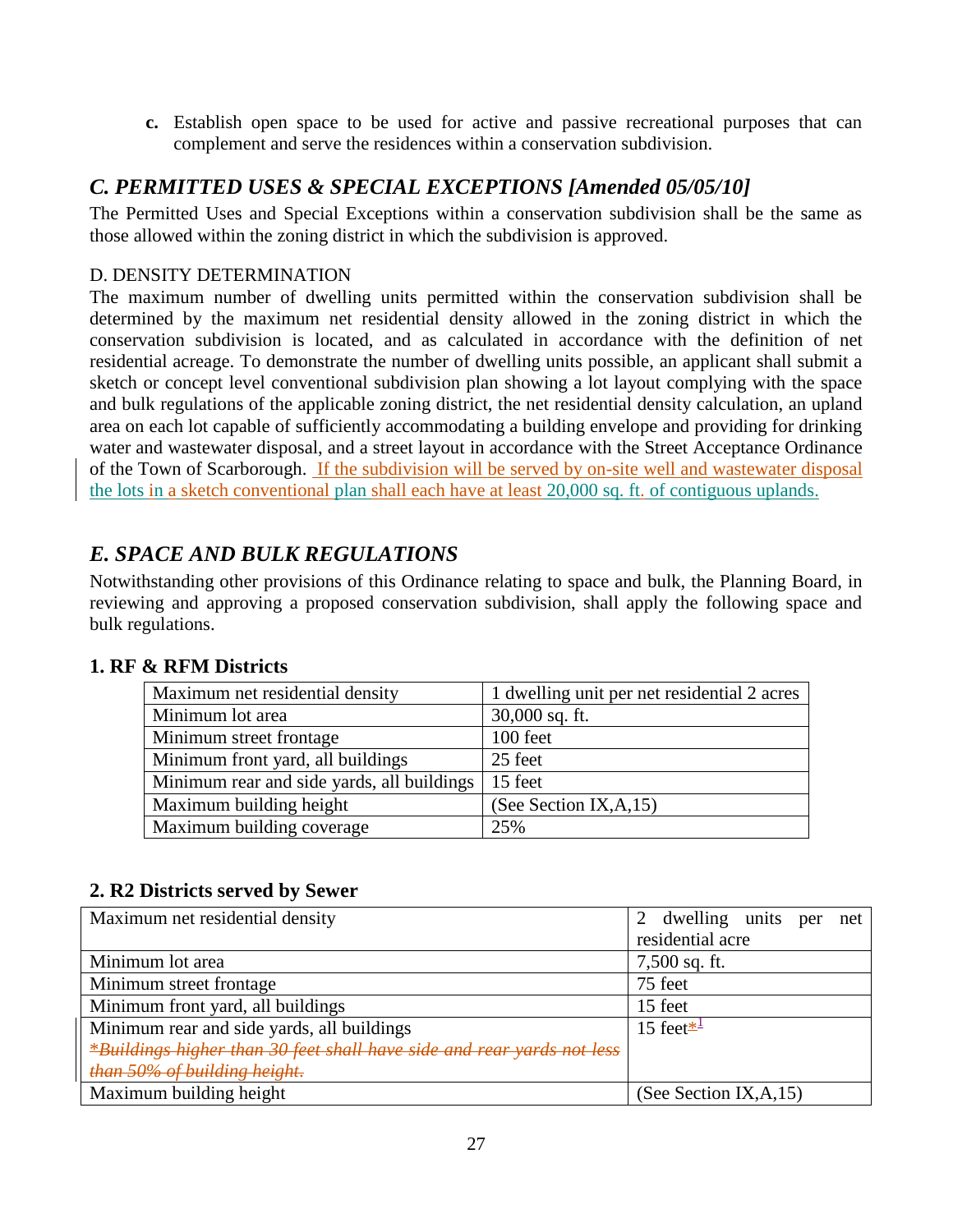| Maximum building coverage<br>ີ ຼິດ<br>^שר<br>70<br>$\sim$ |
|-----------------------------------------------------------|
|-----------------------------------------------------------|

1. T*he minimum side yards may be reduced to 5 feet if the buildings meet the Fire Rating requirements for the lesser yard as per the NFPA 101 Life Safety Code and the Scarborough Fire Department approves the reduced yard.* 

**3.** For conservation subdivisions in areas of the R2 District that are not served by the public sewer system, or are not within a reasonable distance from public sewer system, the space and bulk standards of the R2 District shall apply. When determining a reasonable distance from the public sewer system, the Planning Board should consider factors such as the topography of the potential sewer line extension; subsurface conditions within the potential sewer line alignment; the residential density and number of building lots proposed within the subdivision; and other similar factors.

**4.** Building lots may be clustered in groupings of three to five lots or may all be clustered in one contiguous area depending on the natural characteristics of the land, the location and size of upland areas, and the function and values of the open space. The minimum width of open space between any clusters of building lots shall be 50 feet. This minimum width shall be measured between the building lots' side property lines and is intended to provide separation between clusters of building lots along a road right-of-way. The size and dimensions of the larger, contiguous open space areas shall be designed in accordance with the applicable performance standards in Section VIIA(F) below.

**45.** The minimum lot area in the RFM and RF Districts shall be 30,000 sq. ft. as per Section VIIA(E)(1) above, except where a greater lot area minimum may be required in order to meet the Town Plumbing Ordinance and the Maine State Plumbing Code. Lot size determinations shall be made prior to preliminary plan approval.

### **F. CONSERVATION OF OPEN SPACE**

The open space within a conservation subdivision, which may include freshwater wetlands, forested wetlands, saltwater marshlands, farmlands, fields, forestlands and recreation areas. Stormwater facilities including detention or retention ponds and similar facilities shall not be counted in meeting the minimum open space requirements unless the Planning Board finds that the purpose and other standards of this Section VIIA. are met., The open space shall be designed in accordance with the following performance standards depending on the purpose of the open space:

**1.** Within conservation subdivisions that are required pursuant to Section VIIA(B)(1) and are located in the RF District, RFM District or within a sewered area of the R2 District, at least 50% of a subdivision's total land area shall be open space. The open space areas shall be contiguous areas that encompass and buffer the wetlands, watercourses, water bodies and other natural features within the subdivision. In addition to these wetlands and natural features, the open space may also include agricultural fields, farming activities, forest lands, wildlife corridors and habitat areas, or recreation areas that will be preserved or established as part of the subdivision as well as land designed to buffer these areas. In order to be counted toward the 50% requirement, an open space area must be at least one acre in size and include a minimum wetland buffer of twenty-five (25) feet from the upland edge of a wetland to any building lot boundary. The open space areas shall be connected and contiguous, consistent with the connectivity and network of the wetlands, watercourses, water bodies and other natural features within the subdivision. To the extent possible, open spaces shall connect to open space lands existing or proposed on adjacent properties. The open space areas within conservation subdivisions shall also be consistent with the performance standards that apply to the type and function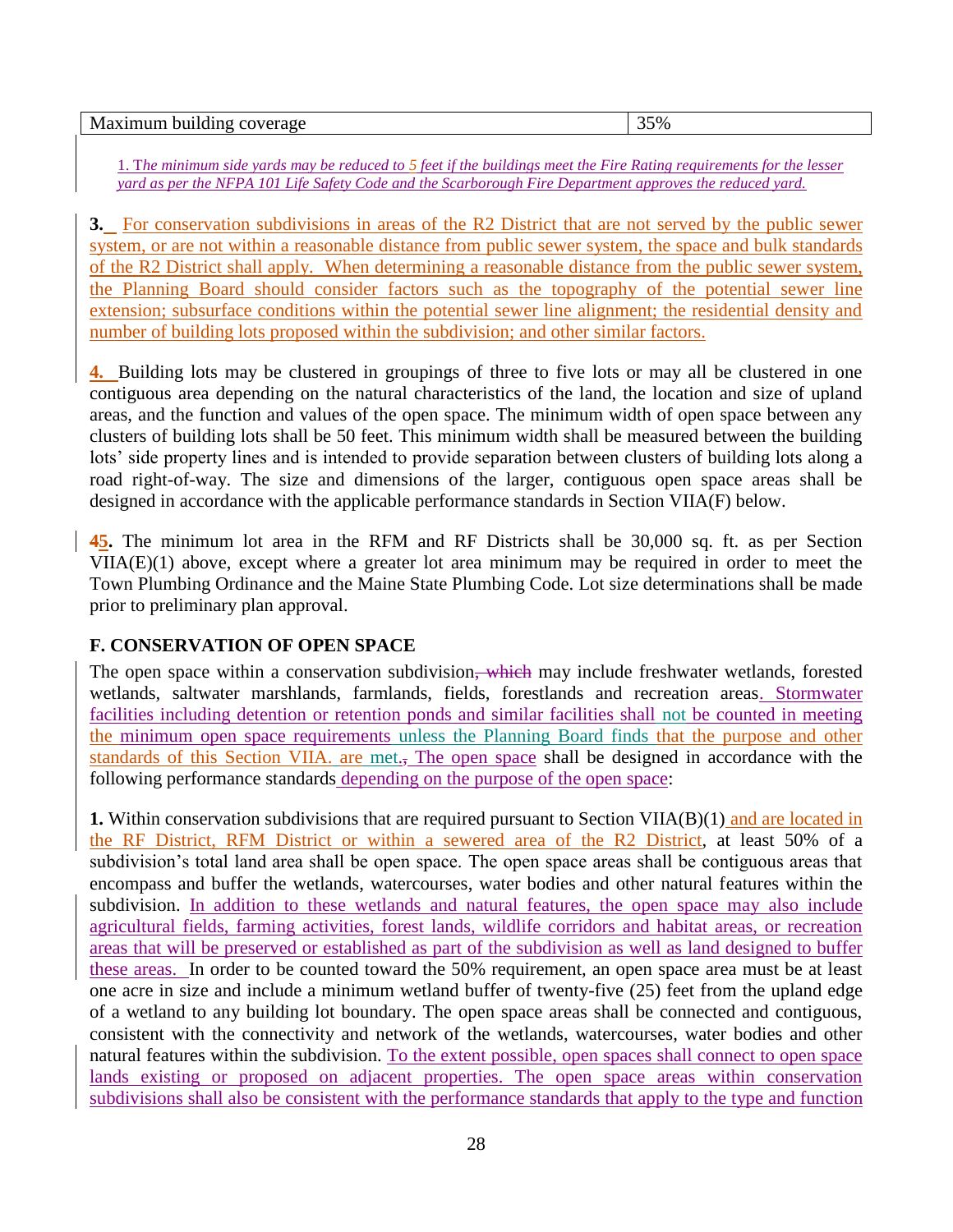of the open space. Building lots shall be designed on the accessible and contiguous upland areas in clusters according to Section VIIA(E)(3) to prevent fragmentation of the open space tracts and to lessen road lengths, infrastructure needs and wetland or stream crossings. The Planning Board may permit open space parcels that are not contiguous and are less than one acre in size, as per Section VIIA(G), if the intent and purpose of this Section VIIA is fulfilled.

**2.** Within conservation subdivisions that that are required pursuant to Section VIIA(B)(1) and are located in an unsewered area of the R2 District or conservation subdivisions that are elected pursuant to Section VIIA(B)(2) a., at least 40% of a subdivision's total land area shall be open space. The open space areas shall be contiguous areas that encompass and buffer the wetlands, watercourses, water bodies and other natural features within the subdivision. In order to be counted toward the 40% requirement, these open space areas shall include a minimum wetland buffer of twenty-five (25) feet, but the open space areas may be less than one acre in size depending on the size and configuration of wetlands or other natural features. The open space areas shall be connected and contiguous, consistent with the connectivity and network of the wetlands, watercourses, water bodies and other natural features within the subdivision. Building lots shall be designed on the accessible and contiguous upland areas in clusters according to Section VIIA(E)(3) to prevent fragmentation of the open space tracts and to lessen road lengths, infrastructure needs and wetland or stream crossings. The Planning Board may permit open space parcels that are not contiguous, as per Section VIIA(G), if the intent and purpose of this section is fulfilled.

**3.** Within conservation subdivisions that are elected pursuant to Section VIIA(B)(2)(b) or (c), at least 40% of a subdivision's total land area shall be open space. The open space areas shall encompass and buffer the wetlands, watercourses, water bodies and other natural features within the subdivision. In addition, the open space may encompass and buffer the agricultural fields, farming activities, forest lands, wildlife corridors and habitat areas, or recreation areas the conservation subdivision is intended to preserve or establish. In order to be counted toward the 40% minimum requirement, the open space areas shall be connected and contiguous and shall each be at least one acre in size. To the extent possible, open spaces shall connect to open space lands existing or proposed on adjacent properties. The open space areas within conservation subdivisions shall also be consistent with the performance standards that apply to the type and function of the open space.

**4.** Open space lands that are conserved to be used and maintained for agricultural activities shall meet the following standards:

- **a**. The open space land(s) intended for agricultural activity shall not be intermingled with a cluster of residential lots within a conservation subdivision, but rather shall be designed as larger, contiguous tracts of land appropriate in dimensions and area to enable agricultural activities to occur at a level deemed appropriate by the Planning Board. For example, agricultural fields and activities should be designated along a road at the entrance to a subdivision, within a central common between clusters of residential lots, or at the rear of subdivision behind a cluster of residential lots, as opposed to designating agricultural activities on smaller open space strips between residential lots.
- **b**. The specific agricultural activity shall require Planning Board approval. When determining the appropriateness of an agricultural activity within a conservation subdivision the Planning Board shall consider the noise, dust, odors, and other impacts that may result from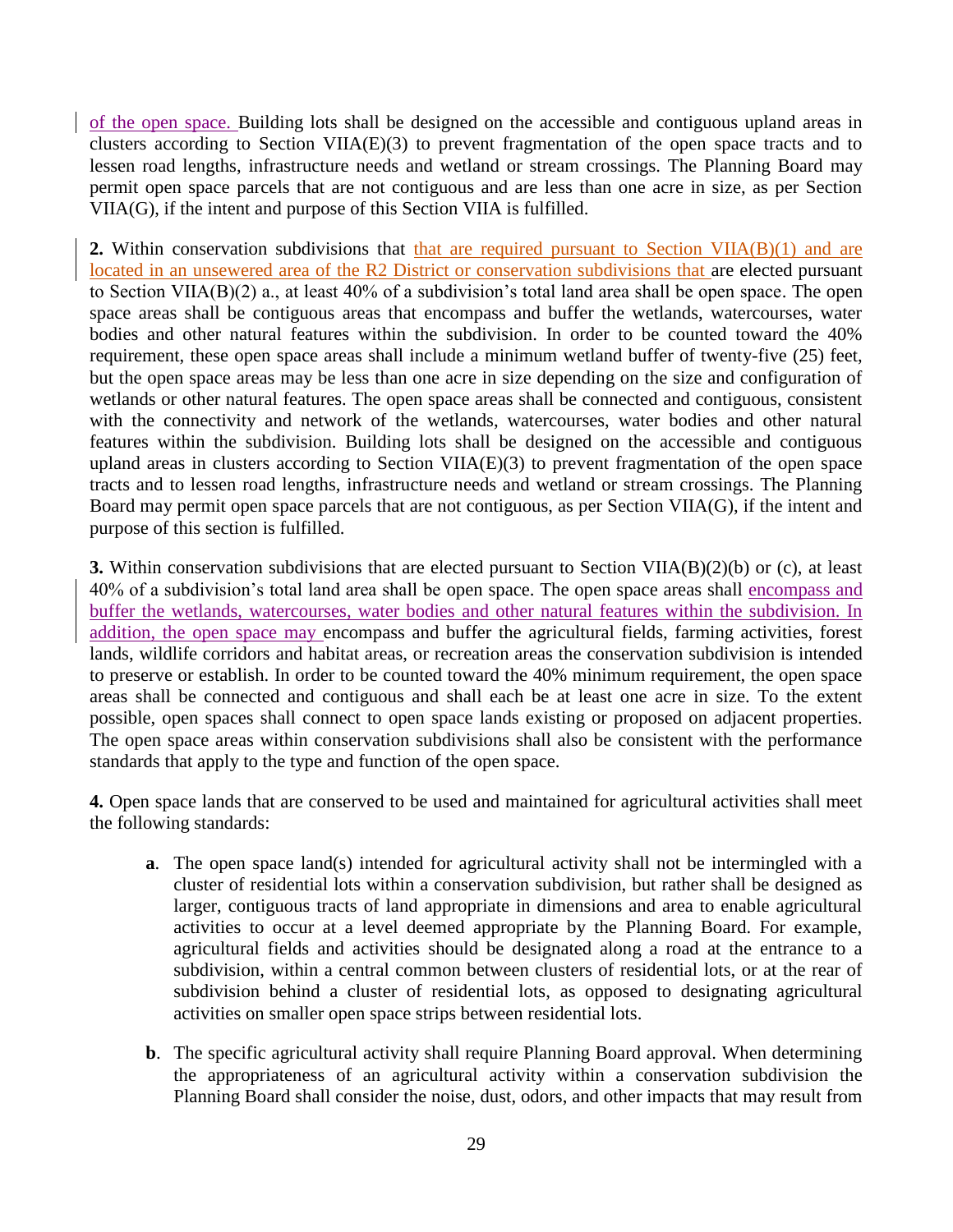the proposed agricultural activity. The Planning Board may require specific buffering, hours of operation and seasons of operation, and may restrict the type and intensity of agricultural use or activity based on the above considerations. Any conditions or restrictions imposed by the Planning Board shall be consistent with best management practices as determined by the Maine Department of Agriculture, Food and Rural Resources.

- **c**. No access to the agricultural use by vehicles, equipment or livestock associated with the agricultural activity shall be planned or allowed over residential lots as part of the conservation subdivision. Separate access to the agricultural use for operational purposes shall be required.
- **d.** The size and location of any agricultural building(s) associated with the agricultural use of the open space shall be approved by the Planning Board.
- **e.** The open space lands may be owned jointly by the owners of the residential lots within the subdivision, or may be permanently conveyed to a corporation or trust owned or to be owned jointly by the owners of the residential lots within the subdivision or to a recognized nonprofit conservation group, a land trust or the Town as approved by the Planning Board. Alternatively, open space land preserved for agricultural activity may be held in private ownership separate from the ownership of the residential lots within the subdivision, provided that all the agricultural open space within the subdivision is held in the same ownership. A deed restriction prohibiting further use and development of the open space parcel(s) beyond the specified agricultural use(s) and building(s) shall be required. Allowance for modification of the uses within that deed restriction shall require a subdivision amendment and Planning Board approval.

**5.** Open space lands that are conserved as wetlands, forestlands, meadows and other natural areas shall meet the following standards:

- **a.** Conservation subdivisions utilized to preserve wetlands, forestlands, meadows, wildlife corridors, wildlife habitats and other natural features shall be designed with the open space lands encompassing the most significant wildlife areas, mature forestlands or natural features within the subdivision. The open space lands shall be as large and contiguous as possible to provide the highest wildlife habitat and passive recreation values possible.
- **b.** Open space lands may include a trail system for walking, hiking, biking or similar activities. This trail system shall be included on the subdivision plan, including a crosssection and limit of clearing, and should link with adjacent trails if possible.
- **c.** The open space lands shall be owned jointly by the owners of the residential lots within the subdivision, or shall be permanently conveyed to a corporation or trust owned or to be owned jointly by the owners of the residential lots within the conservation subdivision, to be used for open space and recreational purposes, as specified above and as approved by the Planning Board, and shall not be further subdivided, used for building purposes or used for other recreational activities. A deed restriction to this effect shall be required. Any allowance for modification of the uses within that deed restriction shall require a subdivision amendment and Planning Board approval.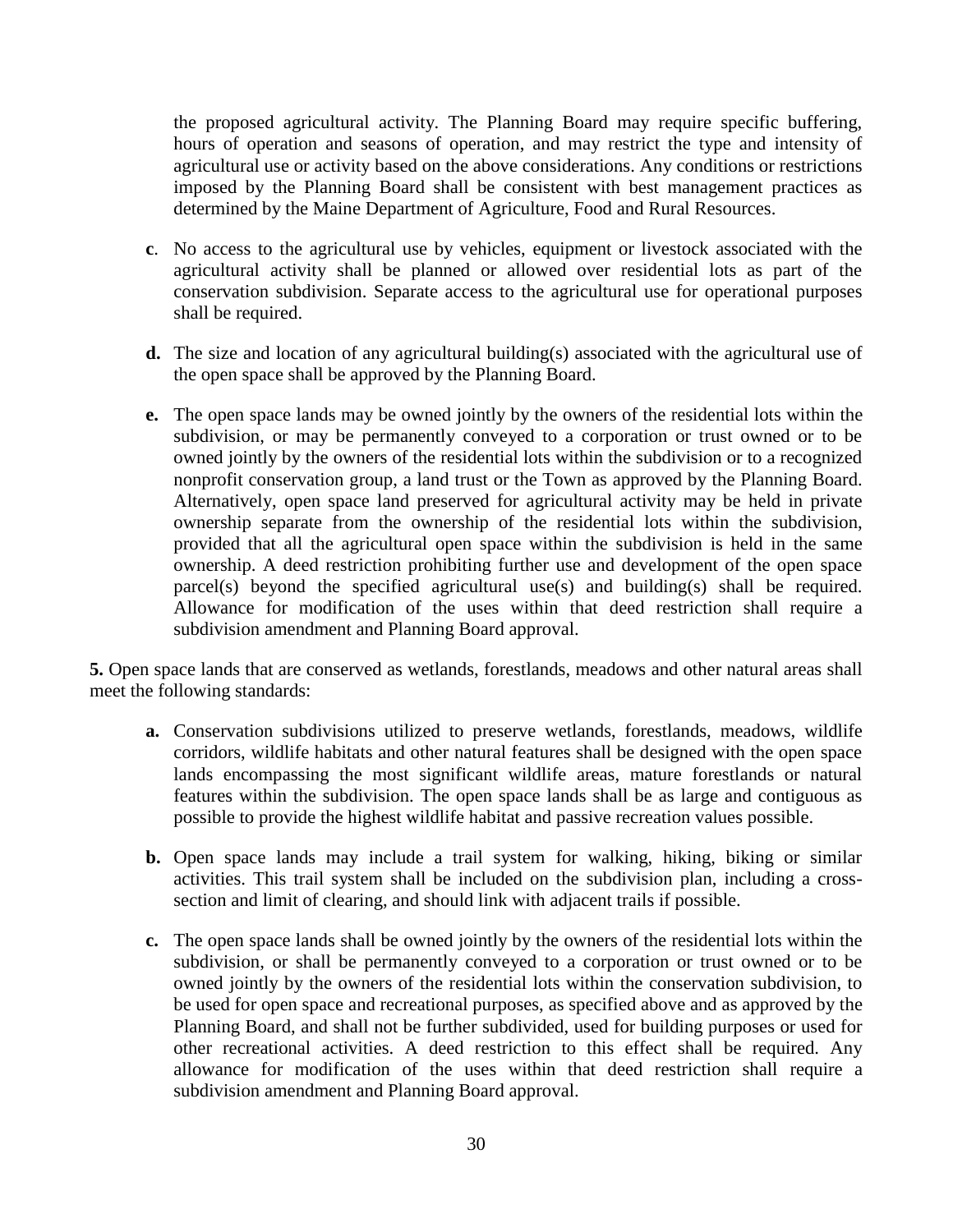**d.** As an alternative to Section VIIA( $F$ )( $5$ )(c), the open space lands may be preserved as such by being conveyed to a recognized non-profit conservation group, land trust or the Town as approved by the Planning Board. This conveyance shall also be accompanied by a deed restriction limiting the use of the land to the specific open space and recreational purposes approved by the Planning Board. Any allowance for modification of the uses within that deed restriction shall require a subdivision amendment and Planning Board approval.

**6.** Open space lands designed to accommodate passive and active recreational facilities or amenities shall meet the following standards:

**a.** The Aactive and passive recreational areas may include facilities exclusively for the use of the residents of the subdivision such as neighborhood commons, gardens, picnic areas, playing fields, playgrounds, courts, bikeways or a combination thereof, or for use by the general public, or may be privately owned and operated as commercial recreational facilities such as golf courses, cross country ski areas and other commercial outdoor recreational uses. shall not be commercial facilities, but rather shall be areas for use by the residents of the conservation subdivision, such as neighborhood commons, gardens, picnic areas, playing fields, playgrounds, courts, bikeways or a combination thereof.

**b.** Recreational areas shall be designed and located in a manner that is accessible to all of the residential dwellings in the subdivision. The open space and recreation areas may include sidewalks, footpaths, trails, driveways and parking areas to facilitate accessibility. Such amenities and infrastructure shall be reviewed and approved by the Planning Board.

**c.** Commercial recreational areas and facilities shall be principally identified by the use of open, outdoor space and shall have minimal structure development. If any of the facilities will be privately owned by an entity other than the owners of the dwelling units in the subdivision, permanent provisions must be established that allow residents of the subdivision use of the open space or designated facilities within the open space. Access to commercial recreational facilities for subdivision residents on a no-fee or reduced fee basis approved by the Planning Board can meet the requirement for resident access to the open space.

**cd.** The size, location and impervious area of any recreational facility or amenity shall be reviewed and approved by the Planning Board. The Planning Board may consider stormwater runoff, lighting, proximity to residential dwellings, buffering, traffic impacts, compatibility with the residential development, and similar factors in their review.

de. Recreation areas shall may be owned jointly by the owners of the residential lots or units within the subdivision, or shall be permanently conveyed to a corporation or trust owned or to be owned jointly by the owners of the residential lots or units within the conservation subdivision, to be used for open space and recreational purposes, as specified above and as approved by the Planning Board, and shall not be further subdivided, used for building purposes or used for other recreational activities. A deed restriction to this effect shall be required. Any allowance for modification of the uses within that deed restriction shall require a subdivision amendment and Planning Board approval.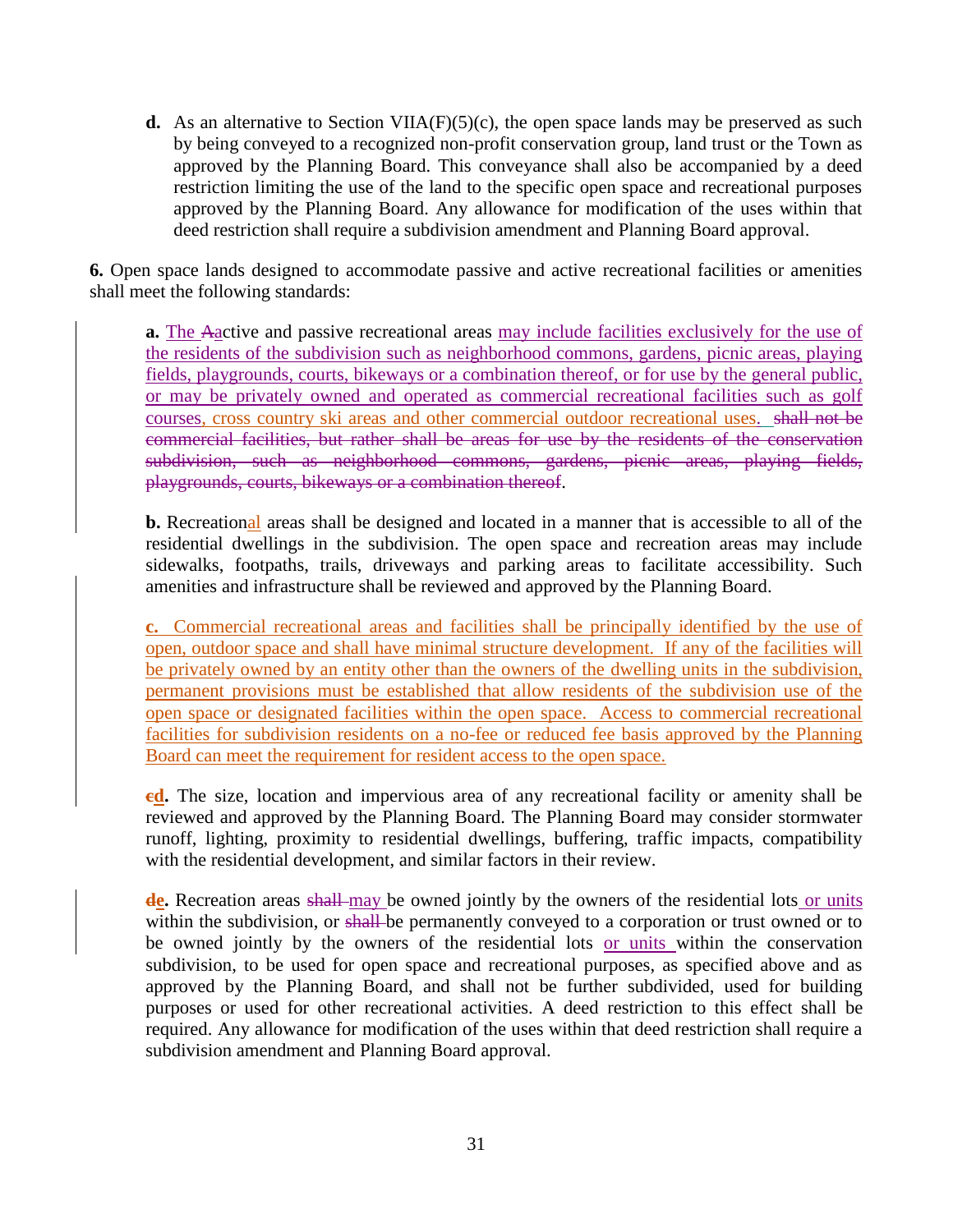**ef.** As an alternative to Section VIIA(F)(6)(a), (c), (d) and (de), the recreation areas may be either conveyed to the Town and may be open to use by the entire community if specifically approved by the Planning Board and agreed to by the Town Council or owned by a private entity for use as a commercial recreational facility. If open to community or commercial use, the recreation areas shall be sited in a location that is easily accessible to the public with minimal traffic impacts to the residential component of the conservation subdivision; shall provide adequate visitor parking based on the recreation area's size and intended uses; and shall include buffers to the residential lots within the conservation subdivision to separate public and private space. These activities may be subject to the provisions of the Site Plan Review Ordinance.

**fg.** When parking areas are proposed, they shall be designed and constructed with pervious and semi-pervious alternatives to bituminous pavement, if possible. Such alternatives may include porous pavement blocks, grassed interlocking paving systems, re-enforced turf and stone dust materials. These alternative parking surfaces are intended to minimize storm water run-off and facilitate infiltration and natural hydrological functions to the extent feasible.

**gh.** If any portion of the open space will be owned by a private entity consisting of others than the owners of the lots or units in the subdivision, that open space shall be protected from future development or uses that are inconsistent with its function as open space that benefits the subdivision by the establishment of a permanent conservation easement to the Town of Scarborough or a land trust or conservation organization approved by the Planning Board, or the subdivision's home owners association. This easement shall be approved by the Town prior to approval of the subdivision by the Planning Board.

**7.** Open space lands, required pursuant to Section VIIA(B)(1), may be designed to conserve wetlands and other natural resources, while also accommodating agricultural or recreational uses and activities. The Planning Board shall have the flexibility to allow a combination of open space functions so long as these functions and uses are in conformance with all of the above performance standards in Section  $VIIA(F)(1)$  through  $(6)$ .

Vote: 6 Yeas

**Order No. 14-59. First reading and schedule a public hearing for the proposed amendments to Chapter 404A – the Town of Scarborough Plumbing Ordinance.** Motion by Councilor Holbrook, seconded by Councilor Caterina, to move approval of the first reading proposed amendments to Chapter 404A – the Town of Scarborough Plumbing Ordinance and schedule a public hearing for Wednesday, July 16, 2014, as follows:

> Proposed Amendment to the Town of Scarborough Plumbing Ordinance to Revise the Limitations of Common Disposal Areas

BE IT HEREBY ORDAINED by the Town Council of the Town of Scarborough, Maine, in Town Council assembled, that the following amendment to the Plumbing Ordinance of the Town of Scarborough, Maine, be and hereby are adopted:

Amend Article V. Section 4. Prohibited Systems so that subsection B. reads as follows (additions are underlined; deletions are struck through):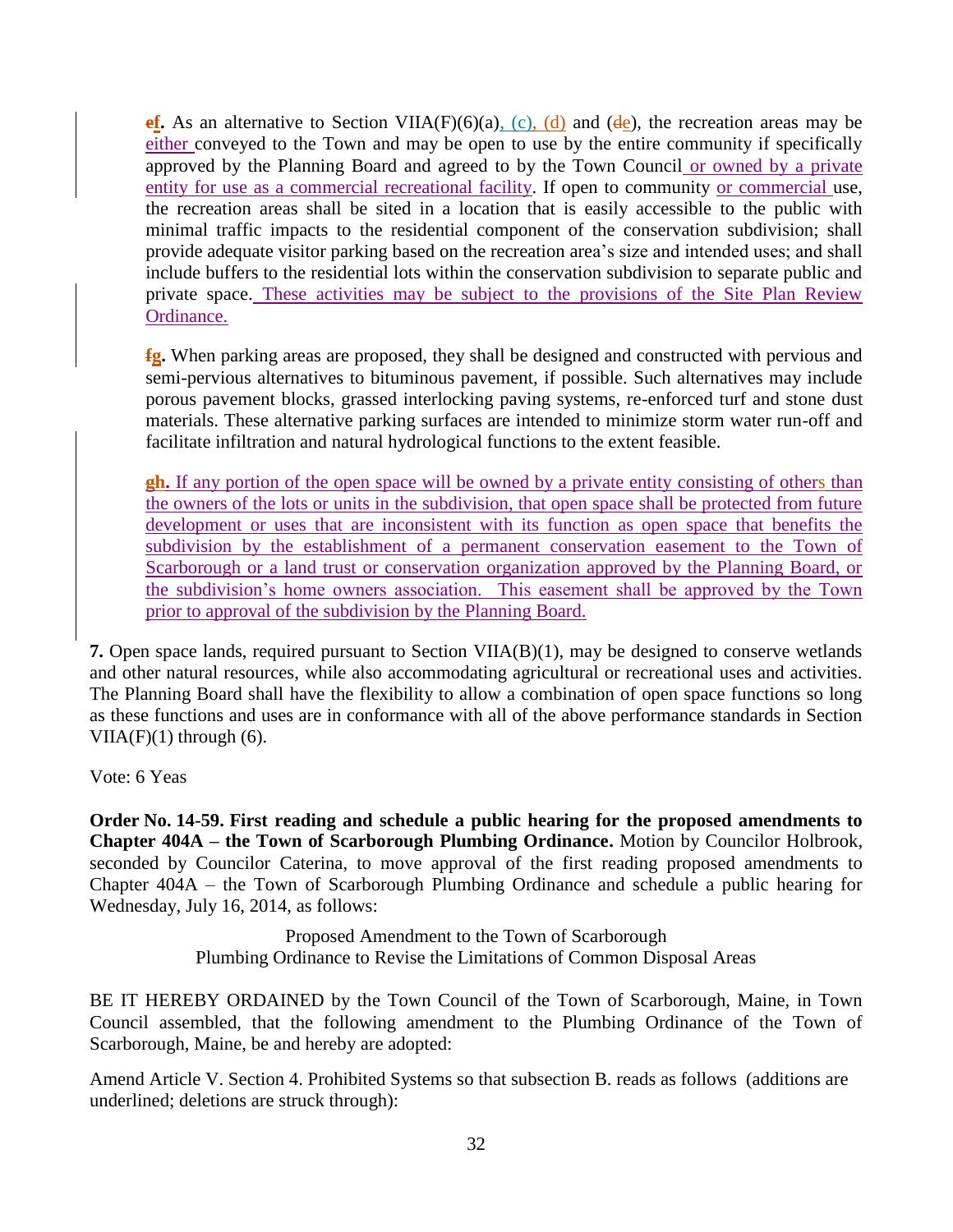B. Common disposal areas serving multiple units are not permitted for new construction. This limitation does not apply to two-family dwellings, multifamily dwellings with four (4) or fewer dwelling units, and mixed-use buildings with four (4) or fewer dwelling units that are located in the portions of the RF, RPO, RH, RH2, and TVC2 zoning districts that are not served or cannot be reasonably served by the Town's public sewerage system provided that each building is served by one (1) or more independent subsurface sewage disposal systems so that no disposal system serves more than one (1) building. The use of common disposal areas to serve clusters of dwellings and structures shall be allowed only where existing units have malfunctioned.

Vote: 6 Yeas.

**Order No. 14-60. Act on the request to ratify the Collective Bargaining Agreement between the Town of Scarborough and the Scarborough Professional Firefighters Association, IAFF local 3894.** Jaclyn Mandrake, Human Resources Director, spoke on this order and noted that both sides worked very hard to bring forward an agreement that both sides were pleased with.

Motion by Councilor Caterina, seconded by Councilor Benedict, to move approval of the request to ratify the Collective Bargaining Agreement between the Town of Scarborough and the Scarborough Professional Firefighters Association, IAFF local 3894.

Vote: 6 Yeas.

**Order No. 14-61. Act on the request to see if the Town of Scarborough will vote to amend its MainePERS service retirement plan for Fire Fighters effective July 1, 2014.** Thomas J. Hall, Town Manager, gave a brief overview on this order.

Motion by Councilor Caterina, seconded by Councilor Benedict, to move approval of to amend the MainePERS service retirement plan for Fire Fighters effective July 1, 2014 and the Town of Scarborough agrees, as follows:

- a.) Effective July 1, 2014 to provide a one-time option for Fire Fighters currently in Special Plan 1C to elect Special Plan 3C for service rendered after June 30, 2014. Service rendered from July 1, 2008 through June 30, 2014 remains Special Plan 1 service, and service rendered prior to July 1, 2008 remains Regular Plan AC service. All firefighters hired after June 30, 2014 shall be covered under Plan 3C.
- b.) To authorize the Town Manager to sign the contract between the Town, and the Maine Public Employees Retirement System.

Vote: 6 Yeas.

**Order No. 14-62. Act to certify the results of the June 10, 2014, School Budget Validation Referendum.** Motion by Councilor Caterina, seconded by Councilor Blaise, to move approval to certify the results of the June 10, 2014, School Budget Validation Referendum, as follows:

Do you favor approving the Scarborough School budget for the upcoming school year that was adopted at the latest Town of Scarborough budget meeting held on June 4, 2014?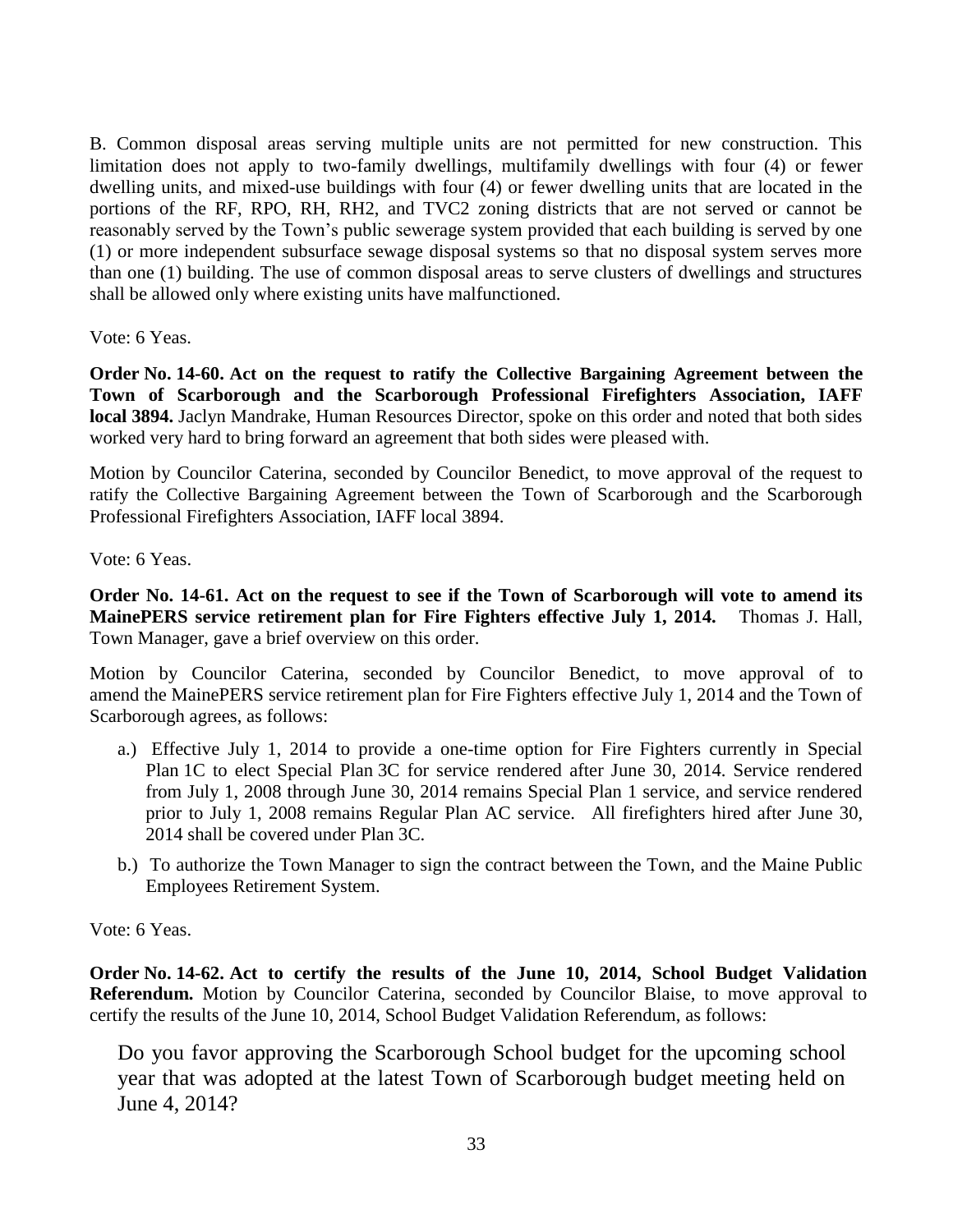**YEAS:** 1,598\* **NAYS:** 1,413 **BLANKS:** 11

Non-Binding Question:

### TOO HIGH: 1,446\* ACCEPTABLE: 565 TOO LOW: 953 BLANKS: 58

Vote: 6 Yeas.

**Order No. 14-63. Act on the request to adopt the 2014/2015 School Budget Resolution, as required by State Statute, as follows:**

### **Scarborough School Department 2014-2015 Budget Resolutions (based on State Subsidy Funding enacted by Legislature as part of their biennial budget)**

**ARTICLE I.** To see what sum the municipality will appropriate for the total cost of funding public education from kindergarten to grade 12 as described in the Essential Programs and Services Funding Act.

### **Recommend \$ 34,050,938**

and to see what sum the municipality will raise as the municipality's contribution to the total cost of funding public education from kindergarten to grade 12 as described in the Essential Programs and Services Funding Act in accordance with the Maine Revised Statutes, Title 20-A, section 15688.

#### **Recommend \$ 28,508,963**

Explanation: The school administrative unit's contribution to the total cost of funding public education from kindergarten to grade 12 as described in the Essential Programs and Services Funding Act is the amount of money determined by state law to be the minimum amount that a municipality must raise in order to receive the full amount of state dollars.

**ARTICLE II.** To see what sum the municipality will raise and appropriate for the annual payments on debt service previously approved by the municipality for non-state-funded school construction projects, or non-state-funded portions of school construction projects in addition to the funds appropriated as the local share of the school administrative unit's contribution to the total cost of funding public education from kindergarten to grade 12.

#### **Recommend \$4,776,492**

Explanation: Non-state-funded debt service is the amount of money needed for the annual payments on the municipality/district long-term debt for major capital school construction projects that are not approved for state subsidy. The bonding of this long-term debt was previously approved by the voters.

**ARTICLE III.** To see what sum the municipality will raise and to appropriate that sum in additional local funds for school purposes under Maine Revised Statutes, Title 20-A, 15690.

### **Recommend \$2,629,199**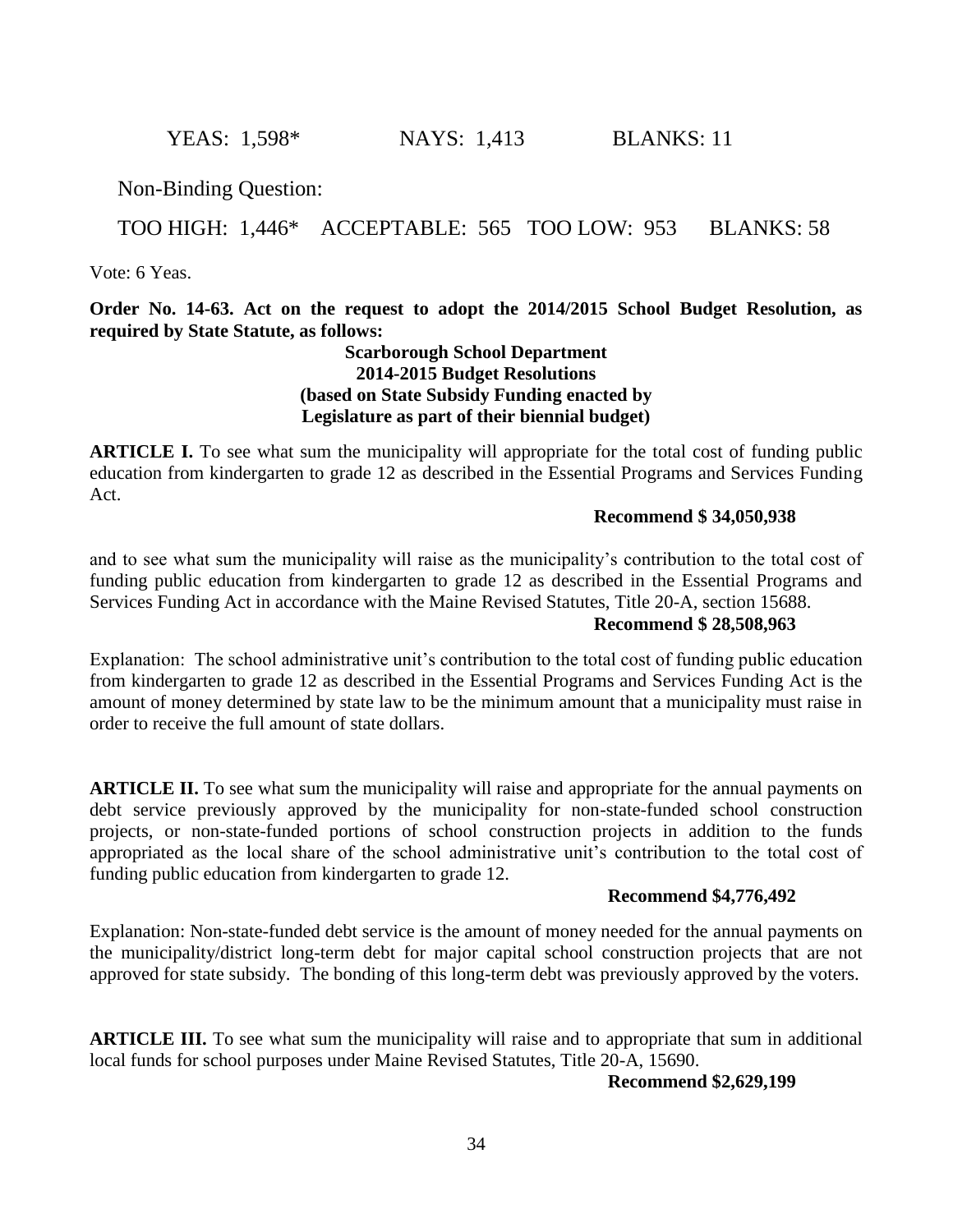Explanation: The additional local funds are those locally raised funds over and above the school administrative unit's local contribution to the total cost of funding public education from kindergarten to grade 12 as described in the Essential Programs and Services Funding Act and local amounts raised for the annual payment on non-state-funded debt service that will help achieve the municipality budget for educational programs.

**ARTICLE IV.** To see what sum the municipality will authorize the School Board to expend for the fiscal year beginning July 1, 2013 and ending June 30, 2014 from the school administrative unit's contribution to the total cost of funding public education from kindergarten to grade 12 as described in the Essential Programs and Services Funding Act, non-state-funded school construction projects, additional local funds for school purposes under the Maine Revised Statutes, Title 20-A, section 15690, unexpended balances, tuition receipts, state subsidy and other receipts for the support of schools. **Recommend \$41,990,624**

**Pursuant to Maine Revised Statutes, Title 20-A, section 1485, voters and the Town Council authorize the School Board to expend the above funds in the following State-mandated categories:**

**ARTICLE IV-A.** To see what sum the school administrative unit will be authorized to expend for Regular Instruction. **Recommend \$17,581,653**

**ARTICLE IV-B.** To see what sum the school administrative unit will be authorized to expend for Special Education. **Recommend \$6,524,981**

**ARTICLE IV-C.** To see what sum the school administrative unit will be authorized to expend for Career and Technical Education. **Recommend \$338,947**

**ARTICLE IV-D.** To see what sum the school administrative unit will be authorized to expend for Other Instruction **Recommend \$888,255** 

**ARTICLE IV-E.** To see what sum the school administrative unit will be authorized to expend for Student and Staff Support. **Recommend \$3,908,556**

**ARTICLE IV-F.** To see what sum the school administrative unit will be authorized to expend for System Administration. **Recommend \$976,157**

**ARTICLE IV-G.** To see what sum the school administrative unit will be authorized to expend for School Administration. **Recommend \$1,584,617**

**ARTICLE IV-H.** To see what sum the school administrative unit will be authorized to expend for Transportation and Buses. **Recommend \$1,601,815**

**ARTICLE IV-I.** To see what sum the school administrative unit will be authorized to expend for Facilities Maintenance. **Recommend \$3,734,151**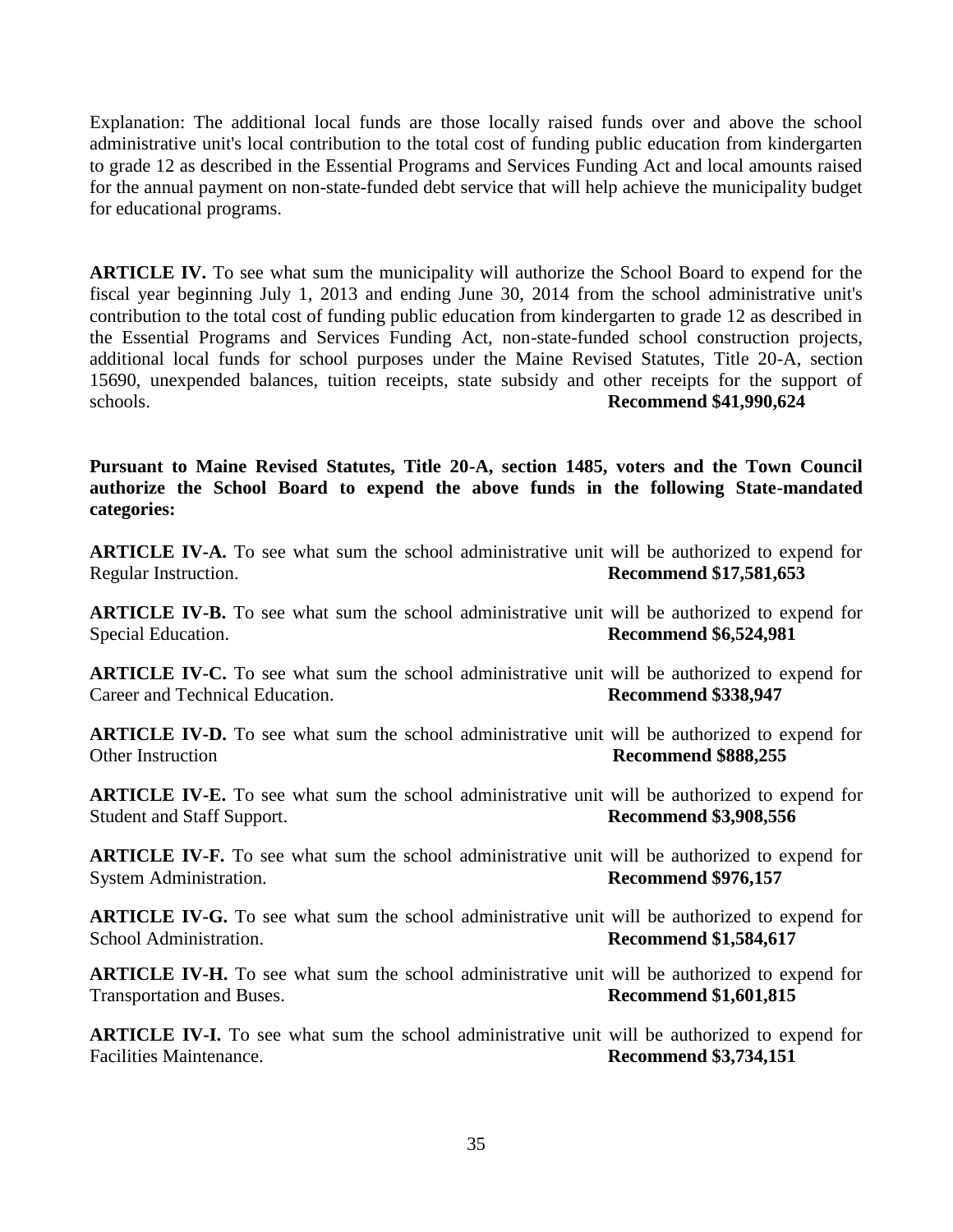**ARTICLE IV-J.** To see what sum the school administrative unit will be authorized to expend for Debt Service and Other Commitments. **Recommend \$4,776,492**

**ARTICLE IV-K.** To see what sum the school administrative unit will be authorized to expend for All Other Expenditures. **Recommend \$75,000** 

**ARTICLE V.** To see if the municipality will appropriate **\$174,691** for Adult Education and raise **\$97,691** as the local share; with authorization to expend any additional, incidental or miscellaneous receipts in the interest and for the well-being of the Adult Education program.

 **Recommend \$97,691** (Local)

Vote:

### **Item 8. Non Action Items.** None at this time.

### **Item 9. Standing and Special Committee Reports and Liaison Reports.**

- Councilor Blaise gave an update on the Senior Advisory Board meeting.
- Councilor Caterina gave an update on the GPOCOG, noting that the Town received a recognition for "Best Practices in Coast-Effective Management, Strengthening Municipal Service and Citizen Participation."
- Councilor Holbrook gave an update on the Finance Committee and the next meeting is scheduled for August  $4<sup>th</sup>$  at 9:00 a.m. Historic Preservation August  $5<sup>th</sup>$  at 6:30 p.m. Appointments Committee meeting would like to post the names of Philip Christy, Troy Hendrickson and Susan Wilder.
- Chairman Sullivan gave a brief overview on the Canine Education Committee.

**Item 10. Town Manager Report.** Thomas J. Hall, Town Manager, gave the following updates:

- Mentioned a few of the educational pieces that had been implemented for the educating the public regarding the Piping Plover. These items have been forwarded to the US Wildlife.
- Flood maps appeals process have been delayed not sure for how long.
- Had a tour of the new Wentworth School and the demolition on the old school would begin very soon.
- Noted that the Haigis Parkway repaving in under way and Pleasant Hill Road reconstruction project is also under way.
- Bid openings for intersection improvements for Hannaford Drive/Gorham Road came in a little higher than budget expected. Information on when the start date will be – will be forth coming.

### **Item 11. Council Member Comments.**

- Councilor Holbrook noted that July  $4<sup>th</sup>$  is right around the corner and gave a friendly reminder to be mindful of the Fireworks Ordinance.
- Councilor Donovan gave a brief update on the changes that have been implemented since the Plover changes had been made and went on to speak on the volunteers that have been monitoring the beaches. He commented that it has been found that those who are not abiding by the rules are more out-of-town people. Signage has been a process. He commented on the approved budget.
- Councilor Caterina also commented on the approved budget and noted that maybe next year there can be a working group between the Town and School so the process can be smoother.